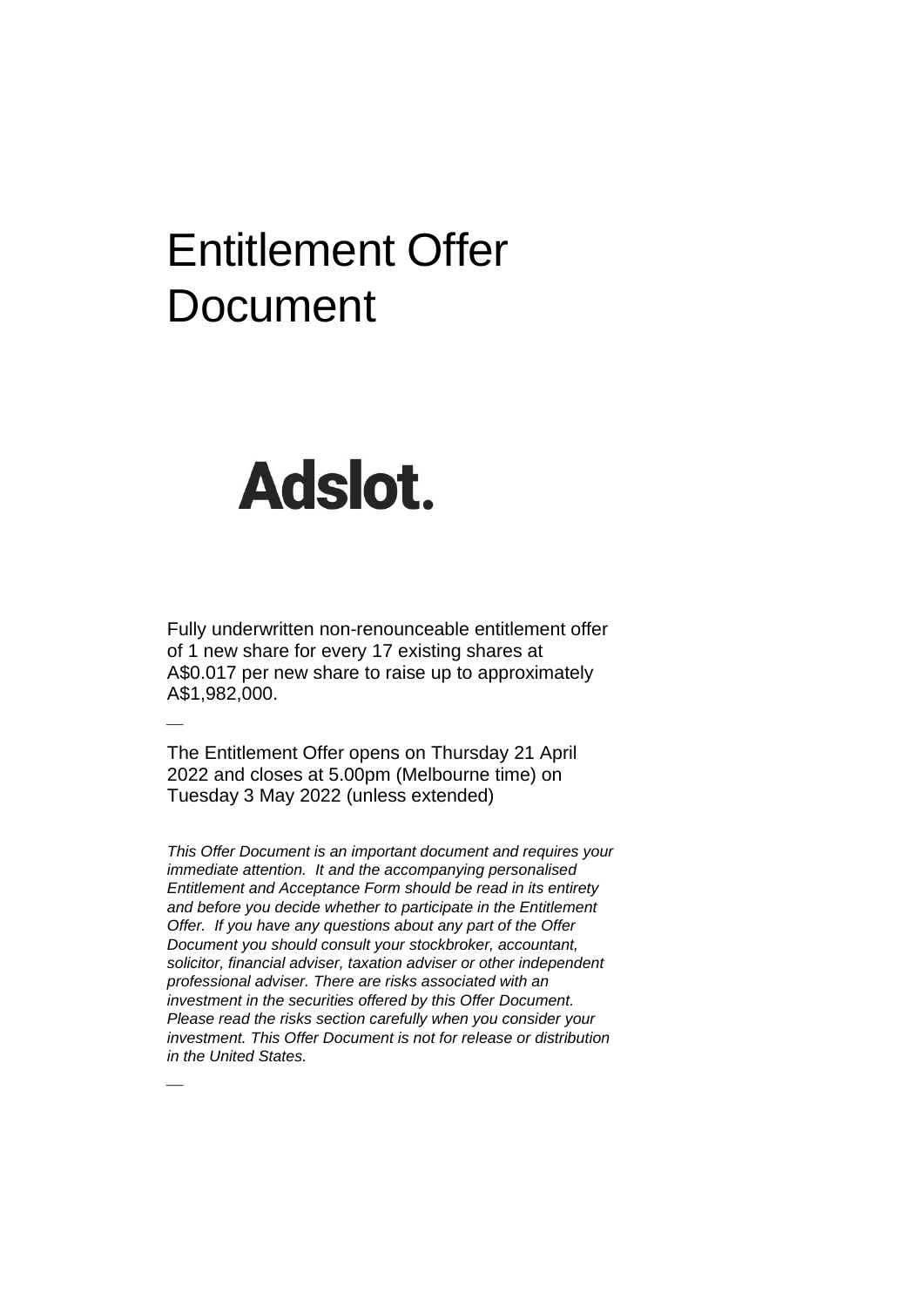# Adslot Ltd ABN 70 001 287 510

|      | <b>Important information</b>                                   | 4  |
|------|----------------------------------------------------------------|----|
|      | Key offer terms                                                | 6  |
|      | <b>Chairman's letter</b>                                       | 7  |
|      | <b>Entitlement Offer</b>                                       | 9  |
| 1.   | <b>Details of the Entitlement Offer</b>                        | 9  |
| 1.1  | The Entitlement Offer                                          | 9  |
| 1.2  | Purpose of the Entitlement Offer and Placement                 | 9  |
| 1.3  | Top Up Offer                                                   | 10 |
| 1.4  | <b>Allocation Policy</b>                                       | 10 |
| 1.5  | Underwriting                                                   | 10 |
| 1.6  | <b>Issue of New Shares</b>                                     | 10 |
| 1.7  | ASX quotation                                                  | 10 |
| 1.8  | <b>Application Money</b>                                       | 11 |
| 1.9  | Market prices for Shares on ASX                                | 11 |
| 1.10 | Foreign Shareholders                                           | 11 |
| 1.11 | Nominees and custodians                                        | 11 |
| 1.12 | <b>Taxation implications</b>                                   | 11 |
| 1.13 | <b>Risks</b>                                                   | 11 |
| 1.14 | Regular reporting and disclosure                               | 11 |
| 1.15 | Rights and liabilities attaching to New Shares                 | 12 |
| 1.16 | <b>Disclaimer</b>                                              | 12 |
| 1.17 | <b>Financial amounts</b>                                       | 12 |
| 1.18 | Privacy                                                        | 12 |
| 1.19 | Governing Law                                                  | 12 |
| 2.   | <b>Required Actions</b>                                        | 12 |
| 2.1  | Eligible Shareholders - Australia and New Zealand              | 12 |
| 2.2  | Applying for Additional New Shares under Top Up Offer          | 13 |
| 2.3  | Payment                                                        | 13 |
| 2.4  | Declining all or part of your Entitlement                      | 14 |
| 2.5  | Non Eligible Foreign Shareholders                              | 14 |
| 2.6  | Warranties made on acceptance of Entitlement Offer             | 14 |
| 2.7  | Refunds                                                        | 16 |
| 2.8  | Withdrawals                                                    | 16 |
|      | <b>Additional information</b>                                  | 16 |
| 3.   | <b>Corporate matters</b>                                       | 16 |
| 3.1  | Effect of the Entitlement Offer on capital structure           | 16 |
| 3.2  | Financial effect of the Entitlement                            | 16 |
| 3.3  | Impact on control                                              | 16 |
| 3.4  | <b>Directors</b>                                               | 16 |
| 4.   | <b>Risk factors</b>                                            | 17 |
| 4.1  | Introduction                                                   | 17 |
| 4.2  | New Zealand Shareholders                                       | 17 |
| 4.3  | <b>Key Risks</b>                                               | 17 |
| 4.4  | Failure to retain existing customers and attract new customers | 17 |
| 4.5  | Decline in advertising volumes and economic conditions         | 18 |
| 4.6  | Adslot operate in a competitive industry                       | 18 |
|      |                                                                |    |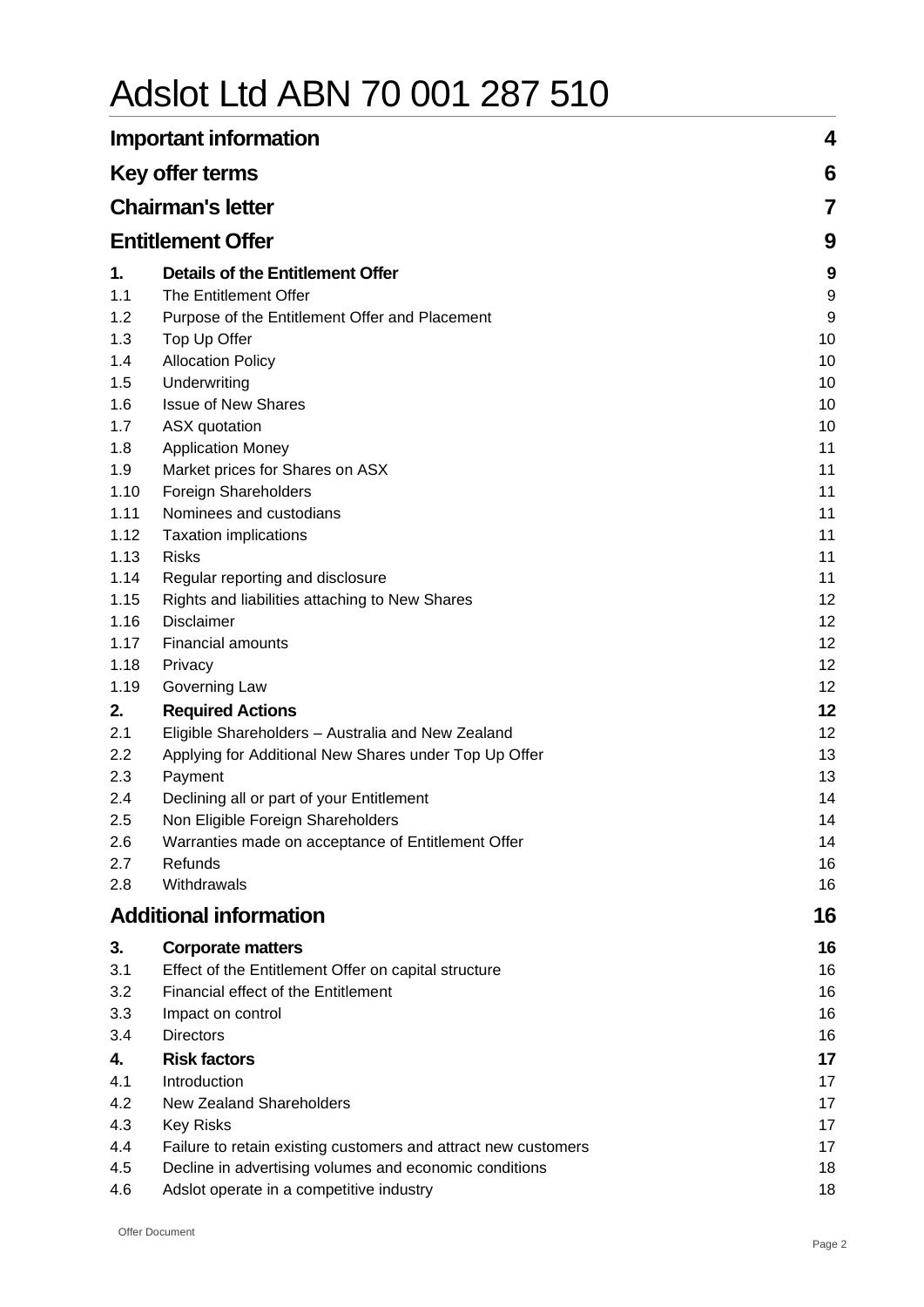| 4.7             | Reliance on Symphony and Adslot Media trading platform and failure to adequately maintain and |    |  |
|-----------------|-----------------------------------------------------------------------------------------------|----|--|
|                 | develop it                                                                                    | 18 |  |
| 4.8             | Failure to realise benefits from product development costs                                    | 18 |  |
| 4.9             | Reliance on third party IT suppliers                                                          | 18 |  |
| 4.10            | Disruption or failure of technology systems                                                   | 19 |  |
| 4.11            | Security breach and data privacy                                                              | 19 |  |
| 4.12            | Ability to attract and retain key personnel                                                   | 19 |  |
| 4.13            | Country/region specific risks in new and/or unfamiliar markets                                | 19 |  |
| 4.14            | Failure to protect intellectual property rights                                               | 19 |  |
| 4.15            | General risks                                                                                 | 19 |  |
| 5.              | <b>Foreign jurisdictions</b>                                                                  | 21 |  |
| 5.1             | <b>United States</b>                                                                          | 21 |  |
| 5.2             | New Zealand                                                                                   | 22 |  |
| 6.              | <b>Taxation</b>                                                                               | 22 |  |
| 7.              | Underwriting and sub-underwriting                                                             | 22 |  |
| <b>Glossary</b> |                                                                                               | 24 |  |
|                 | 26<br><b>Corporate Directory</b>                                                              |    |  |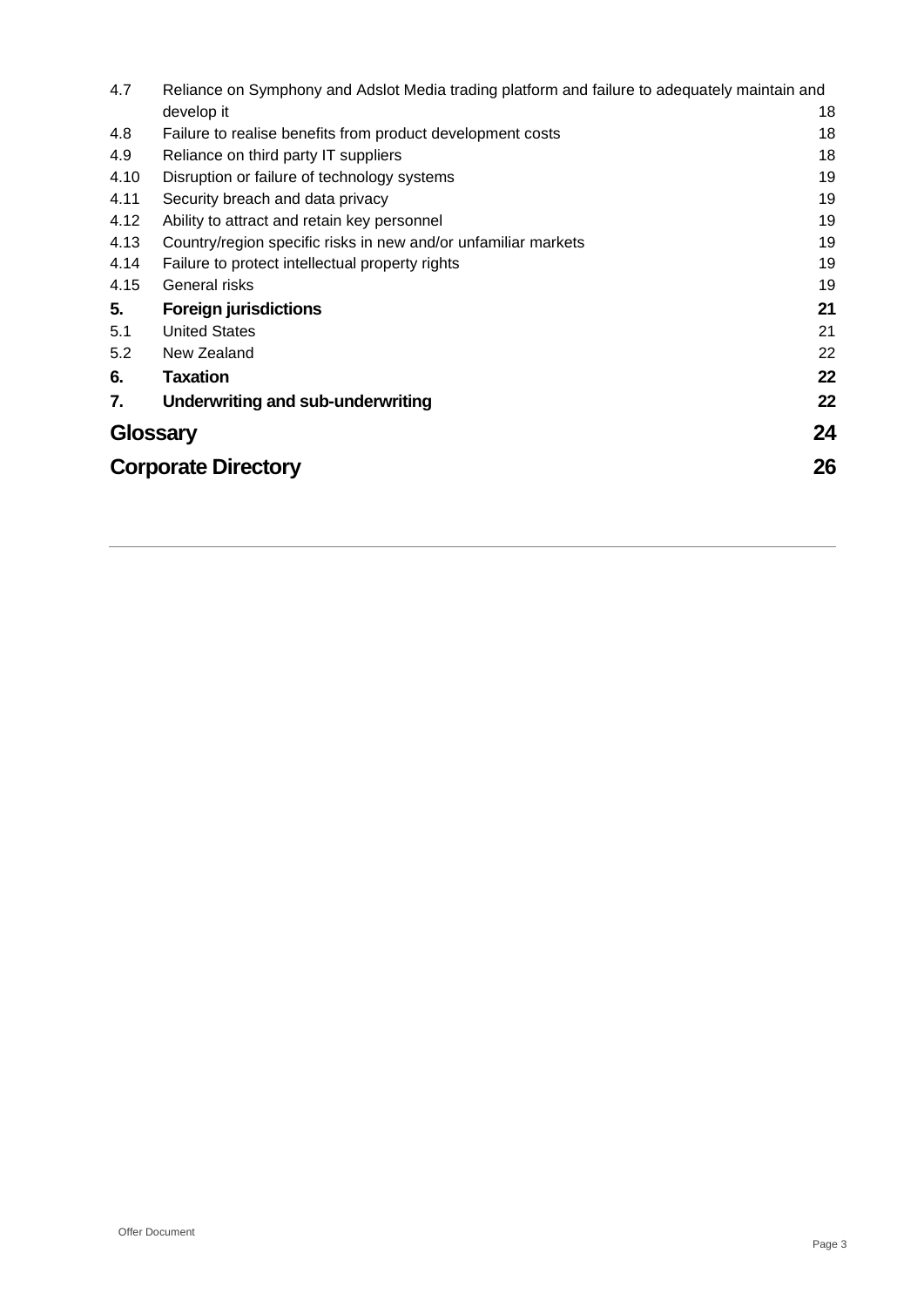# Important information

The information in this Offer Document is not a prospectus, product disclosure statement, disclosure document or other offering document under the Corporations Act (or any other law), does not contain all of the information that an investor would find in a prospectus or which may be required by an investor in order to make an informed investment decision regarding, or about the rights attaching to, New Shares, and has not been lodged with ASIC. This Offer Document is intended to be read in conjunction with the publicly available information in relation to the Company which has been notified to ASX. Investors should therefore have regard to the other publicly available information in relation to the Company before making a decision whether or not to invest, including the announcements made by the Company on Monday 11 April 2022.

The information in this Offer Document contains an offer of New Shares to Eligible Shareholders in Australia or New Zealand and has been prepared in accordance with section 708AA of the Corporations Act as modified by ASIC Corporations (Non-Traditional Rights Issues) Instrument 2016/84 for the offer of New Shares without disclosure to investors under Part 6D.2 of the Corporations Act. Please refer to Section [1.1](#page-8-0) of this Offer Document for Eligible Shareholder criteria. This Offer Document has been prepared by Adslot Ltd ACN 001 287 510 and was lodged with ASX on 21 April 2022.

Neither ASIC nor ASX, nor any of their officers or employees, takes responsibility for this Offer Document.

This Offer Document may not be released or distributed in the United States and does not constitute an offer to sell, or a solicitation of an offer to buy, any securities in the United States or to, or for the account or benefit of, a person in the United States. The New Shares have not been, and will not be, registered under the U.S. Securities Act or the securities laws of any state or other jurisdiction of the United States and, accordingly, may not be offered or sold in the United States except in a transaction exempt from, or not subject to, the registration requirements of the U.S. Securities Act and any other applicable securities laws.

This Offer Document may contain certain *forward looking statements*. The words *anticipate, believe, expect, project, forecast, estimate, likely, intend, should, could, may, target, plan, consider, foresee, aim, will* and other similar expressions are intended to identify forward looking statements. Indications of, and guidance on, future earnings and financial position and performance are also forward looking statements. Such forward looking statements are provided as a general guide only and are not guarantees of future performance and involve known and unknown risks, assumptions, uncertainties and other factors, many of which are outside the control of the Company and which are based on change without notice, as are statements about market and industry trends, which are based on interpretations of current market conditions.

The information in this Offer Document may not be complete and may be changed, modified or amended at any time by the Company, and is not intended to, and does not, constitute representations and warranties of the Company. Except as required by law or regulation, neither the Company, nor any adviser of the Company, currently intends to update this Offer Document or accepts any obligation to provide the recipient with access to information or to correct any additional information or to correct any inaccuracies that may become apparent in the Offer Document or in any other information that may be made available concerning the Company.

This Offer Document is not financial product or investment advice nor a recommendation to acquire New Shares and has been prepared without taking into account the objectives, financial situation or needs of individuals. Before making an investment decision, prospective investors should consider the appropriateness of the information having regard to their own objectives, financial situation and needs and seek legal, taxation and financial advice appropriate to their jurisdiction and circumstances.

The Company is not licensed to provide financial product advice in respect of New Shares.

An investment in New Shares is subject to investment and other known and unknown risks, uncertainties and assumptions, many of which are beyond the control of the Company and the Board, including the risks described in section [4.3](#page-16-0) (*Key Risks*), which could cause actual results, performance or achievements to differ materially from future results, performance or achievements expressed or implied by any forward looking statements in this Offer Document. Neither the Company, its officers, employees, agents, associates and advisers, nor any other person warrants or guarantees the future performance of the New Shares or any particular rate of return or the performance of the Company, nor does it guarantee the repayment of capital from the Company or any particular taxation treatment. In considering an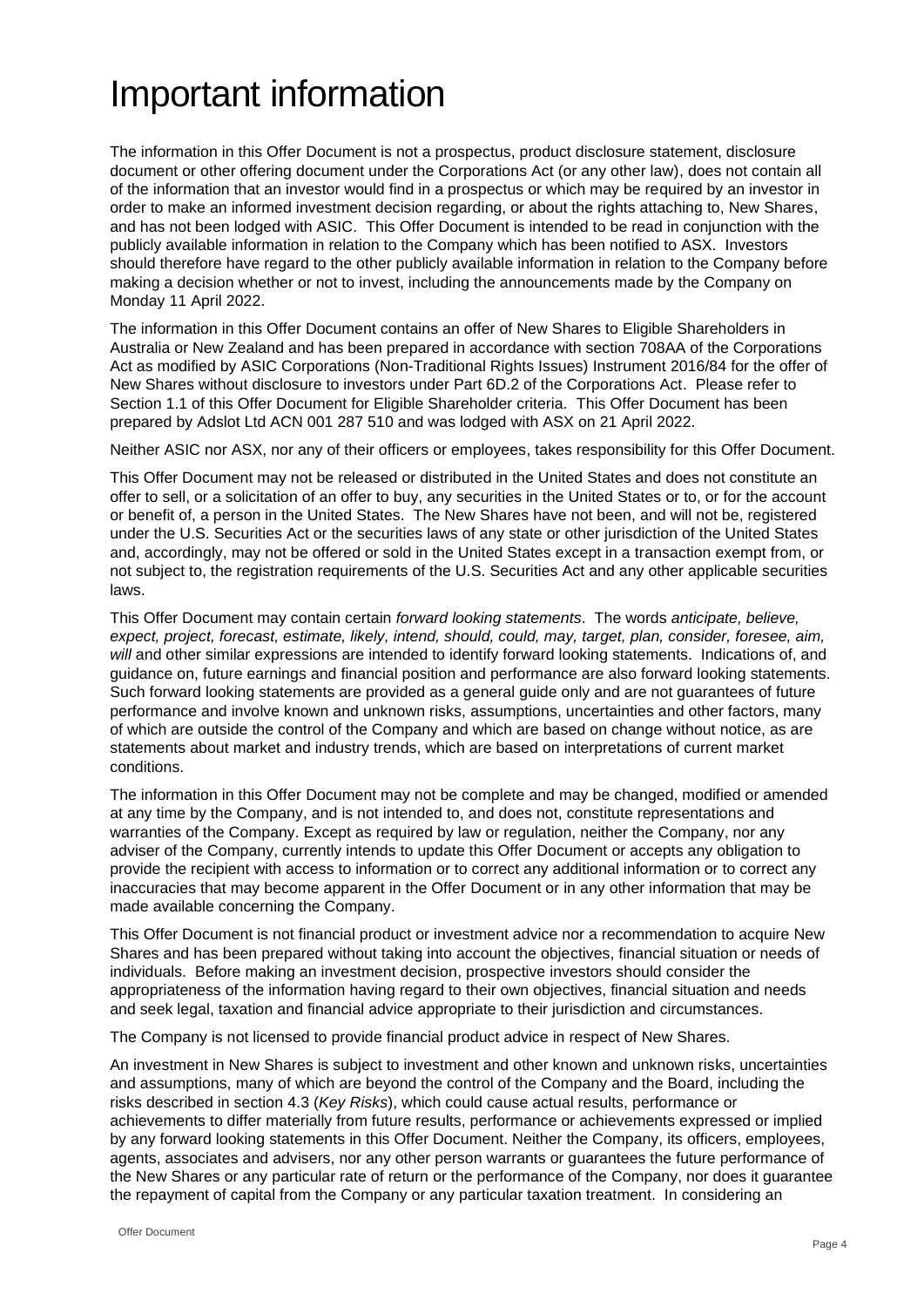investment in New Shares, investors should have regard to (among other things) the risks and disclaimers outlined in this Offer Document.

Past performance information given in this Offer Document is provided for illustrative purposes only and should not be relied on as (and it is not) an indication of future performance. The historical information in this Offer Document is, or is based on, information that has been released to the market. For further information, please see past announcements released to ASX. Neither the Company, nor any other person or entity, warrants the future performance of the Company or any return on any investment made under the Entitlement Offer.

Venturian (the underwriter to the Entitlement Offer) and its representatives, to the maximum extent permitted by law, expressly disclaim any responsibility or liability for the contents of this Offer Document.

Hall & Wilcox and its partners and employees, to the maximum extent permitted by law, expressly disclaim any responsibility or liability for the contents of this Offer Document.

Statements made in this Offer Document are made only as at the date of this Offer Document. The information in this Offer Document remains subject to change without notice.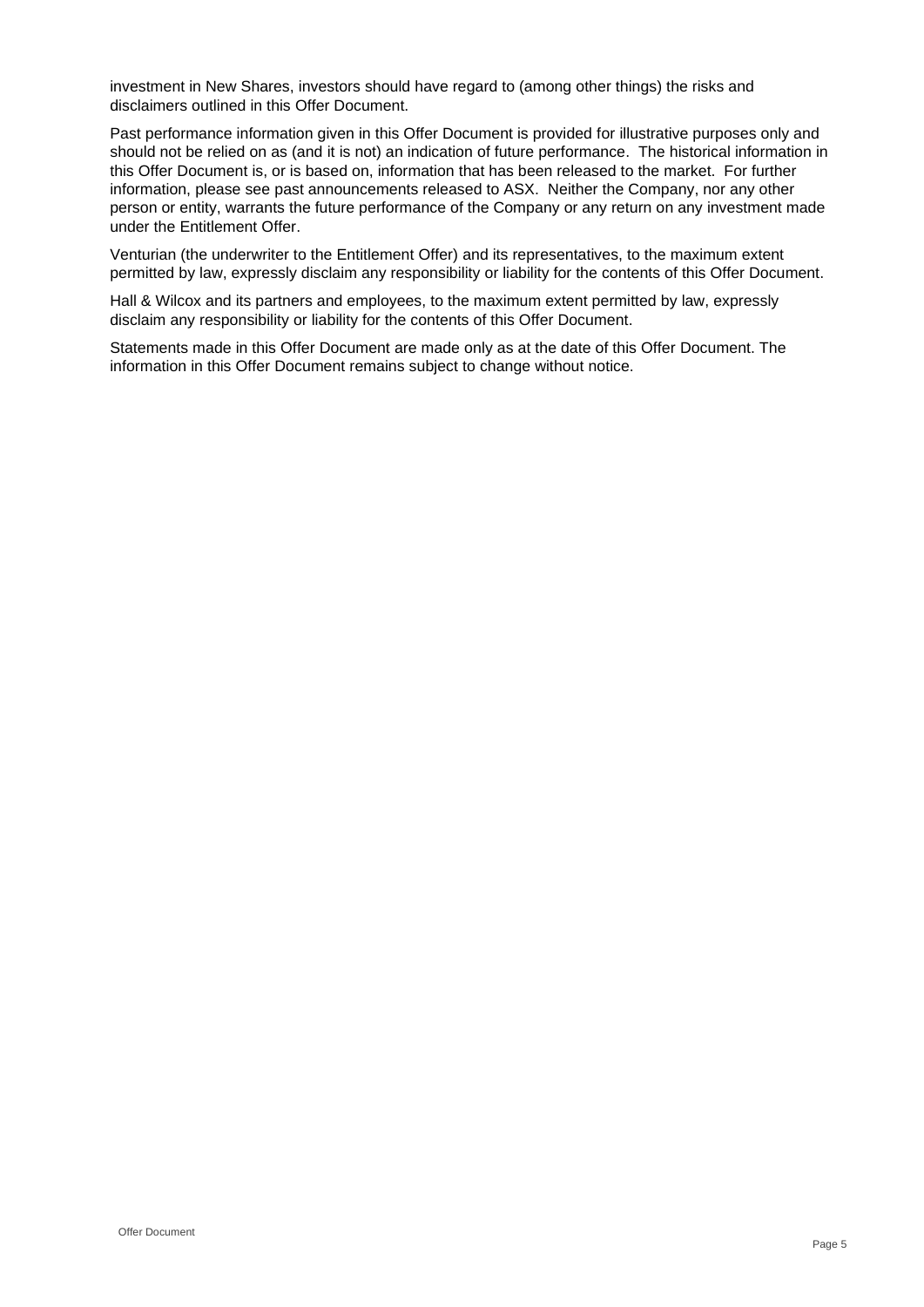# Key offer terms

| <b>Key offer terms</b>                                                                                     |                                                                        |
|------------------------------------------------------------------------------------------------------------|------------------------------------------------------------------------|
| <b>Issue Price</b>                                                                                         | A\$0.017 per New Share payable in<br>full on Application               |
| Entitlement                                                                                                | 1 New Share for every 17<br>Existing Shares held on the Record<br>Date |
| Discount to the 30-day volume weighted average price (VWAP) up<br>to and including 6 April 2022 (\$0.0176) | $3.5\%$                                                                |
| Approximate number of New Shares to be issued under the<br><b>Entitlement Offer</b>                        | 116,588,604 New Shares                                                 |
| Amount to be raised under the Entitlement Offer (excluding<br>expenses)                                    | Approximately A\$1,982,000                                             |
| Approximate number of Shares on issue following the Entitlement<br>Offer and Placement                     | 2,204,477,227 Shares                                                   |

This Offer Document is dated 21 April 2022. The following are key indicative dates relating to the Entitlement Offer.

| <b>Event</b>                                                                                | <b>Time</b>          |
|---------------------------------------------------------------------------------------------|----------------------|
| ASX announcement of the Entitlement Offer, lodgement of Appendix 3B and<br>cleansing notice | 11 April 2022        |
| 'Ex' date                                                                                   | 14 April 2022        |
| Record Date for entitlement to participate in Entitlement Offer                             | 19 April 2022        |
| This Offer Document dispatched to Eligible Shareholders and dispatch<br>announced to ASX    | 21 April 2022        |
| Opening Date for the Entitlement Offer                                                      | 21 April 2022        |
| Last day to extend the Entitlement Offer                                                    | 28 April 2022        |
| Closing Date for lodgement of Entitlement and Acceptance Forms and<br>payment               | 5.00pm on 3 May 2022 |
| Deferred settlement trading commences                                                       | 4 May 2022           |
| Announcement of results of the Rights Issue                                                 | 6 May 2022           |
| Allotment of New Shares under the Entitlement Offer                                         | 10 May 2022          |

These dates are indicative only and are subject to change. The Company reserves the right to amend this indicative timetable at any time and in particular, subject to the Corporations Act and ASX Listing Rules, to extend the latest date for receipt of Entitlement and Acceptance Forms, to accept late Entitlement and Acceptance Forms either generally or in particular cases, or to cancel the Entitlement Offer without prior notice (in which case any payments received for Applications will be returned in full without interest).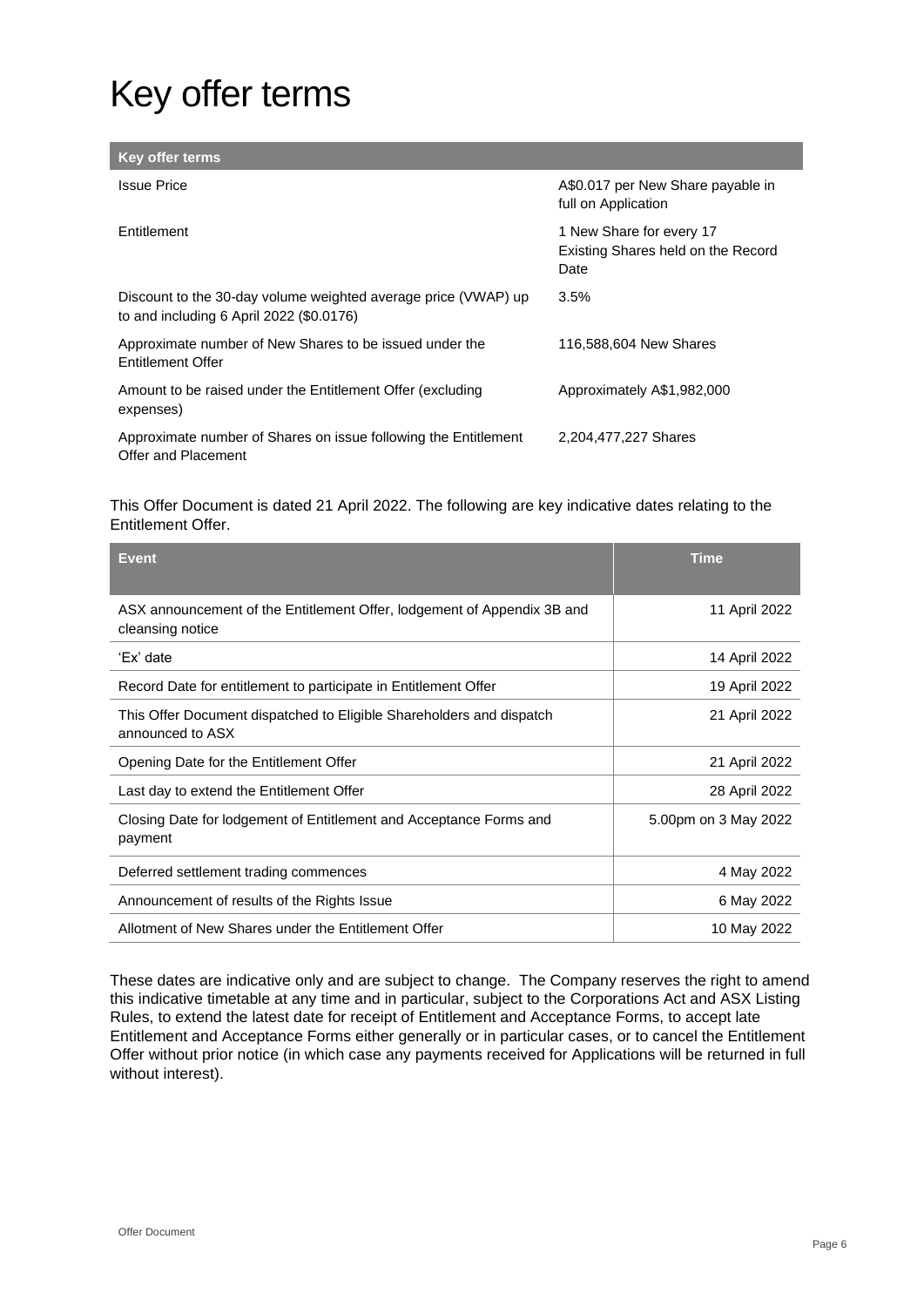# Chairman's letter

21 April 2022

#### **Dear Shareholder**

On behalf of the directors of Adslot Ltd (**Adslot** or **Company**), I am pleased to invite you to participate in a fully underwritten non-renounceable entitlement offer to subscribe for 1 new Share for every 17 existing Shares at an Issue Price of A\$0.017 per new Share (**Entitlement Offer**).

The Record Date for determining eligibility to participate in the Entitlement Offer is 7.00pm (Melbourne time) on 19 April 2022.

The Issue Price of A\$0.017 per new Share is:

- Equal to the closing trading price of the Company's ordinary shares on 6 April 2022, which was the last full day Shares traded on the ASX before the announcement of the Entitlement Offer.
- A 3.5% discount to the 30 day VWAP to the closing price of the Shares on ASX on 6 April 2022.

The Entitlement Offer will raise approximately A\$1,982,000. New Shares issued under the Entitlement Offer will rank equally with existing Shares.

As announced on 11 April 2022, the Company conducted an institutional placement to raise A\$1.8 million by the issue of 105,882,353 new Shares at the issue price of A\$0.017. Placees who participated in that recent Placement will not be eligible to participate in the Entitlement Offer in respect of the Shares purchased in the Placement.

Eligible Shareholders may also apply for additional shares in excess of their entitlements under the Top Up Offer. Please refer to section [1.3](#page-9-0) of this document for further details.

The funds raised under the Placement and the Entitlement Offer will be utilised as set out in the following table:

| Uses of funds                                                          | A\$m<br>(approx.) |
|------------------------------------------------------------------------|-------------------|
| US Sales & Marketing                                                   | 1.2               |
| Adslot Media product development                                       | 0.5               |
| Strengthen the balance sheet and provide additional<br>working capital | 1.8               |
| <b>Transaction costs</b>                                               | 0.3               |
| TOTAL                                                                  | 3.8               |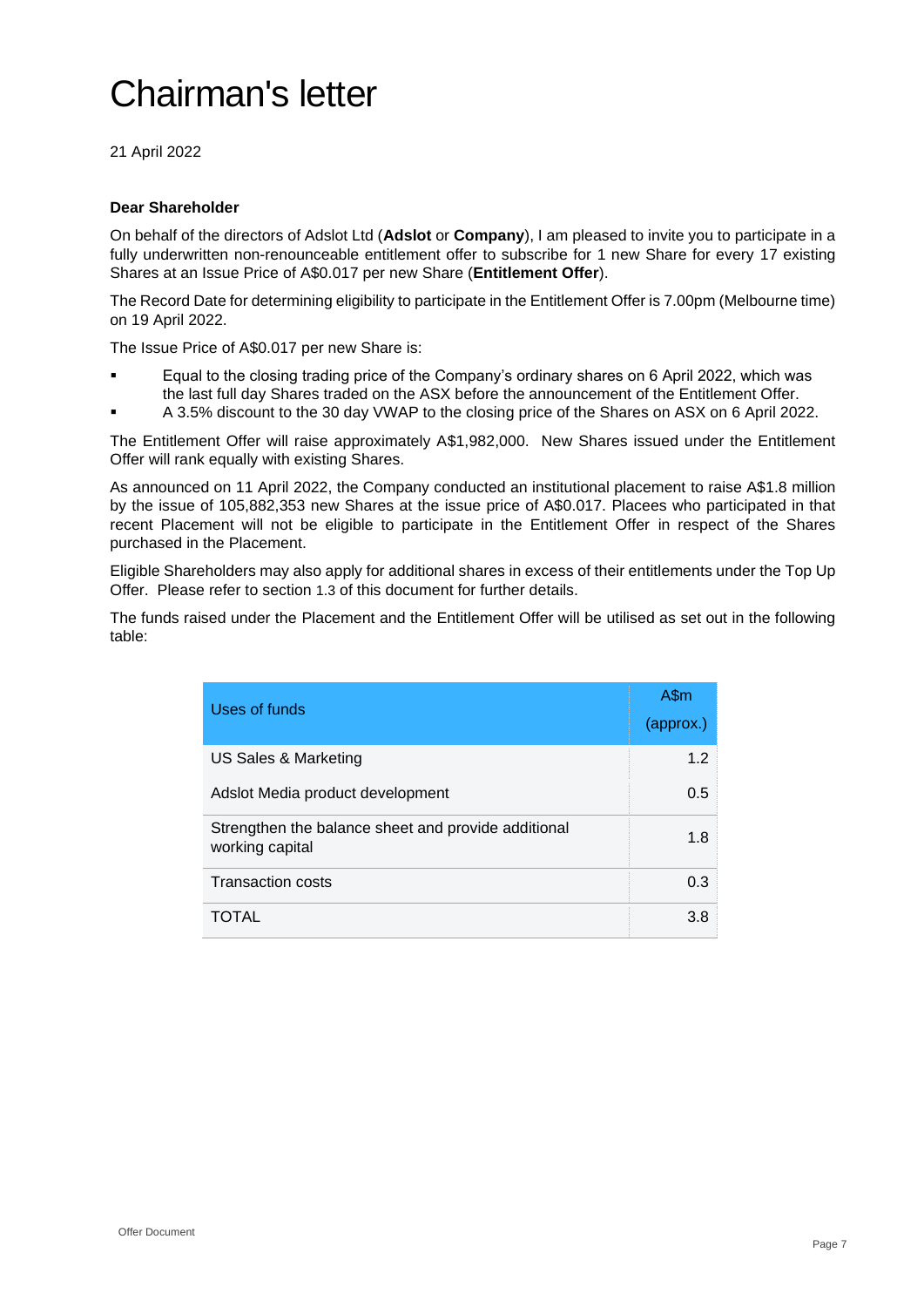This Offer Document (and your personalised Entitlement and Acceptance Form) include instructions on how to participate in the Entitlement Offer, if you choose to do so, and instructions on how to take up all or part of your Entitlement. The closing date for the receipt of Entitlement and Acceptance Forms and Application Money is 5.00pm (Melbourne time) on 3 May 2022. To participate in the Entitlement Offer please ensure that, before this time, your completed Entitlement and Acceptance Form and your Application Money are received by the share registry, or you have paid your Application Money by BPAY® in accordance with the instructions set out in the enclosed Entitlement and Acceptance Form and Required Actions section of this Offer Document.

If you do not wish to take up any of your Entitlement, you do not have to take any action.

For further information on Adslot, I urge you to read the investor presentation released by Adslot to ASX on 11 April 2022, which also contains a summary of some of the key risks associated with an investment in the Company.

Full details on the Entitlement Offer are set out in this Offer Document, which you should read carefully and in its entirety. Additionally, you can call our Share Registry on 1300 855 080 (within Australia) and +61 3 9415 4000 (outside Australia) between 8.30am and 5.00pm (Melbourne time) Monday to Friday.

On behalf of the Board, I thank you for your continued support as a shareholder and I encourage you to consider this investment opportunity.

Yours sincerely

Andrew Barlow Chairman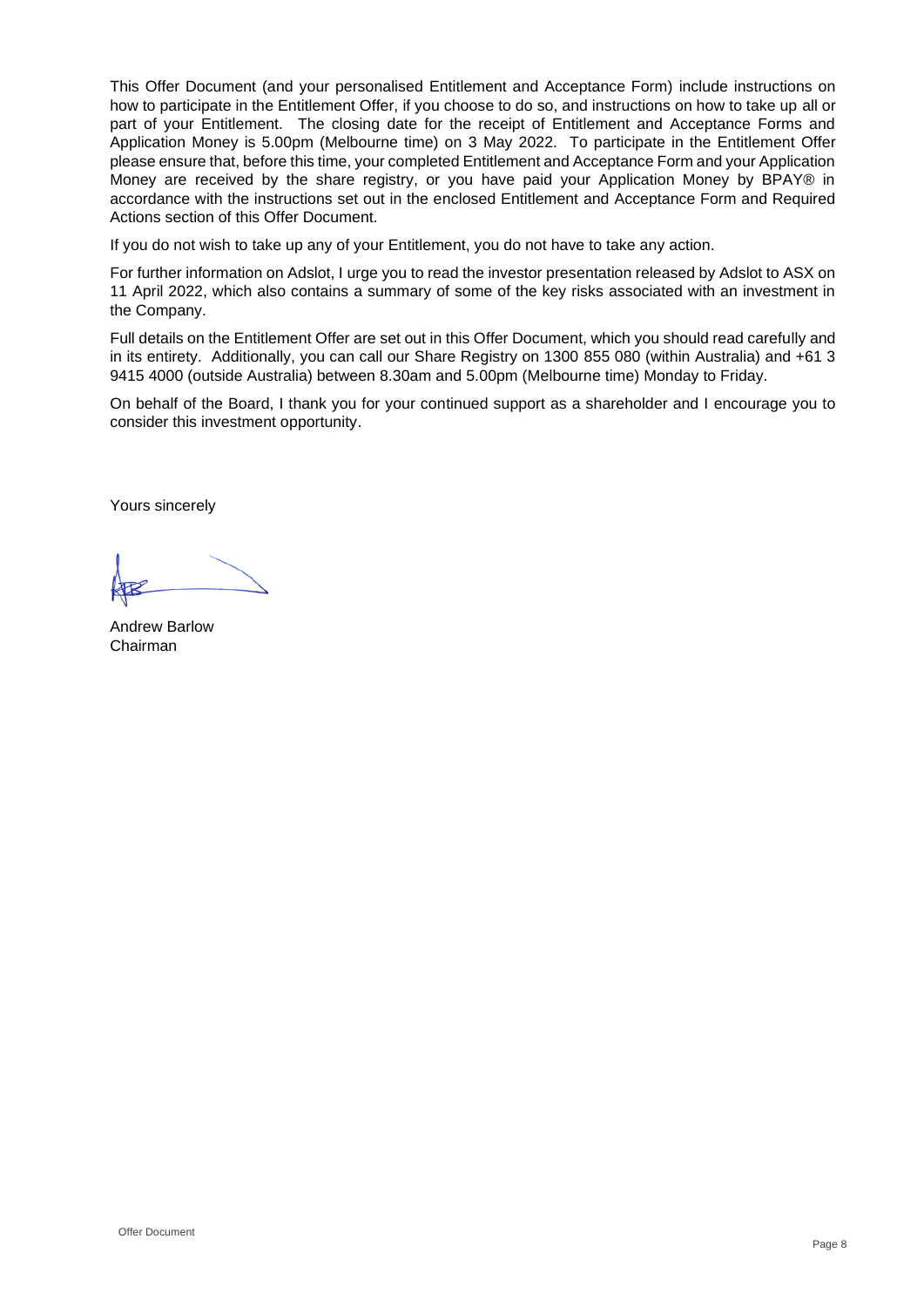# Entitlement Offer

# 1. Details of the Entitlement Offer

# <span id="page-8-0"></span>**1.1 The Entitlement Offer**

The Entitlement Offer was announced to ASX on 11 April 2022.

Under the Entitlement Offer, each Eligible Shareholder is entitled to subscribe for 1 New Share for every 17 Existing Shares held on the Record Date at A\$0.017 per New Share.

The Entitlement Offer is non-renounceable. This means that Shareholders may not dispose of their rights to subscribe for New Shares under the Entitlement Offer to any other party, and any Shareholders who do not take up their Entitlements by the Closing Date of 3 May 2022 will not receive any payment or value for those Entitlements (as those Entitlements will lapse on that date) and their proportionate equity interest in the Company will be diluted.

The number of New Shares to which you are entitled is shown on your personalised Entitlement and Acceptance Form. Fractional entitlements to New Shares have been rounded up to the nearest whole number of New Shares. If you have more than one registered holding of Shares, you will have more than one personalised Entitlement and Acceptance Form and you will have separate Entitlements for each separate holding.

New Shares issued under the Entitlement Offer will be fully paid and rank equally with existing Shares on issue, including with respect to entitlement to dividends. If you take no action, you will not be allocated any New Shares and your Entitlement will lapse.

To qualify for the Entitlement Offer under this Offer Document, a Shareholder must:

- (a) be registered as a Shareholder at 7.00pm (Melbourne time) on the Record Date;
- (b) have an address in Australia or New Zealand, other than certain institutional or sophisticated shareholders and investors in foreign jurisdictions determined by the Directors, as recorded on the Company's share register as at the Record Date;
- (c) not be in the United States and not be acting for the account or benefit of a person in the United States; and
- (d) be eligible under all applicable securities laws to receive an offer under the Entitlement Offer without any requirement for a prospectus, disclosure document, or any lodgement, filing, registration or qualification,

#### (**Eligible Shareholder**).

There is no minimum subscription for the Entitlement Offer. The Entitlement Offer is fully underwritten on the terms detailed in this Offer Document.

### **1.2 Purpose of the Entitlement Offer and Placement**

The proceeds of the Placement and the Entitlement Offer will be used as set out in the following table:

| Uses of funds                                                       | $A\$ m<br>(approx.) |
|---------------------------------------------------------------------|---------------------|
| US Sales & Marketing                                                | 1.2                 |
| Adslot Media product development                                    | 0.5                 |
| Strengthen the balance sheet and provide additional working capital | 1.8                 |
| <b>Transaction costs</b>                                            | 0.3                 |
| <b>TOTAL</b>                                                        | 3.8                 |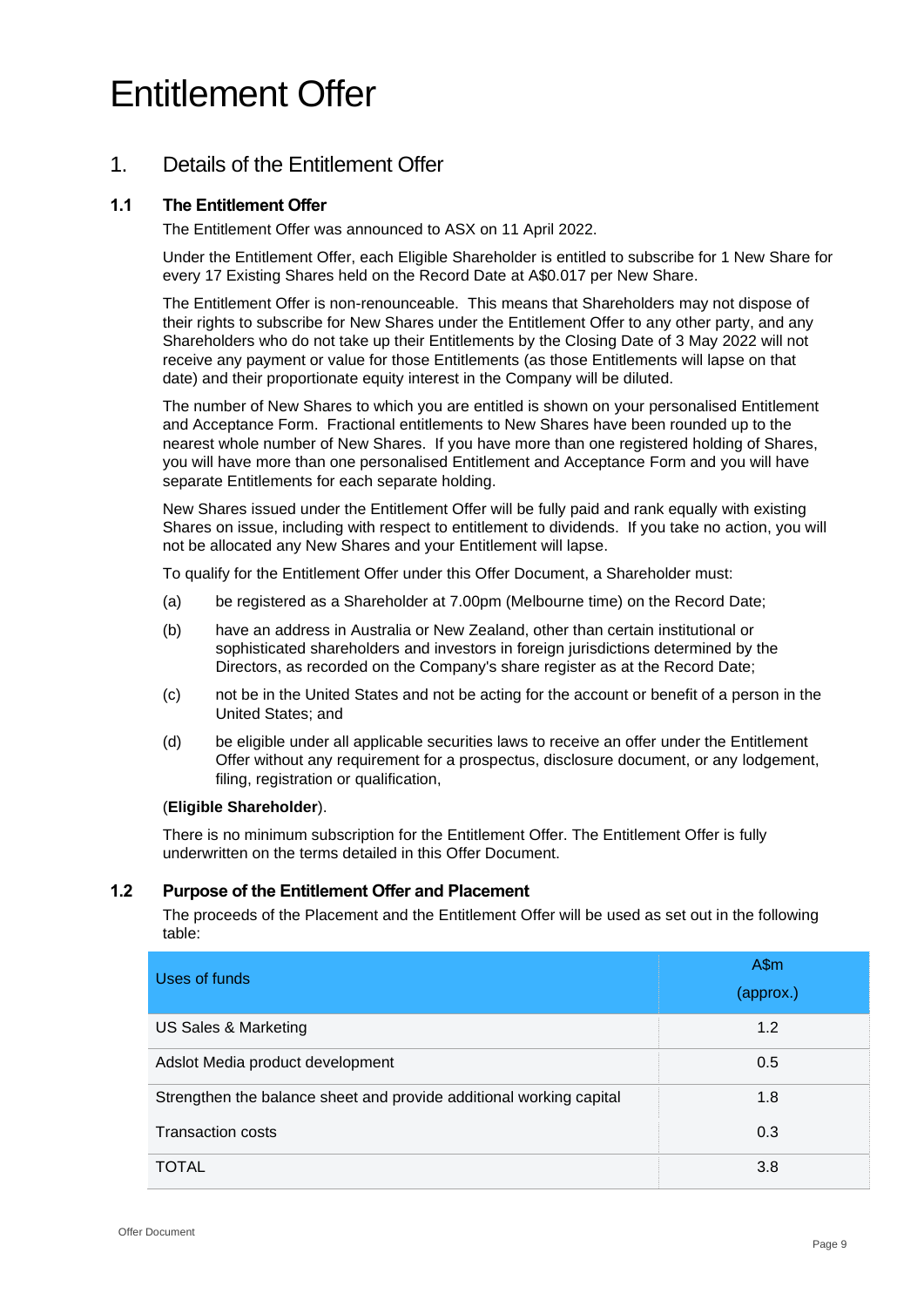# <span id="page-9-0"></span>**1.3 Top Up Offer**

Eligible Shareholders are also able to participate in a further discretionary offer of Additional New Shares, being the New Shares that have been initially offered to Eligible Shareholders under the Entitlement Offer and have not been taken up by them (ie any Shortfall). New Shares which might otherwise have been offered to persons outside Australia and New Zealand are not included in the Top Up Offer. In addition:

- (a) the Top Up Offer is only made to Eligible Shareholders who have fully taken up their Entitlements;
- (b) the Top Up Offer is capped at a maximum of 50% of the Eligible Shareholder's Entitlement;
- (c) there is no guarantee that any application in the Top Up Offer will be successful and the Directors reserve the right to issue any shortfall by way of the Top Up Offer or by other means and reserve the right to satisfy applications in the Top Up Offer at their sole and complete discretion;
- (d) the Top Up Offer currently has the same Closing Date as the Entitlement Offer, but the Company reserves the right to extend this date without prior notice or reason;
- (e) the Issue Price of Additional New Shares under the Top Up Offer is the same as the Issue Price, which is A\$0.017 per Additional New Share; and
- (f) the Company will not issue Additional New Shares under the Top Up Offer where to do so would result in a breach of its constitution, the Corporations Act or the ASX Listing Rules.

## **1.4 Allocation Policy**

All decisions regarding the allocation of Additional New Shares will be made by the Company, at its complete discretion, and will be final and binding on all Eligible Shareholders.

#### **1.5 Underwriting**

The Entitlement Offer is fully underwritten by Venturian, a company controlled by Mr Andrew Barlow (the Chairman of the Company), and is partially sub-underwritten by various parties including most of the directors of the Company or their related parties. Please refer to Section [7](#page-21-0) of this Offer Document for further details.

Venturian will not receive an underwriting commission, management or pricing fee on completion of the Entitlement Offer for underwriting the Entitlement Offer, other than an underwriting fee of 1% of any amount sub-underwritten by a person or entity that is not a related party of the Company. Venturian will pay that fee to the non-related party sub-underwriters in respect of the amount they sub-underwrite, and accordingly Venturian will not retain any part of the underwriting fee.

Please refer to Section [7](#page-21-0) of this Offer Document for further details of the terms of the underwriting and sub-underwriting.

#### **1.6 Issue of New Shares**

New Shares under the Entitlement Offer are expected to be issued on or around 10 May 2022 (subject to change at the discretion of the Company).

The Company reserves the right (in its absolute discretion) to reduce the number of New Shares allocated to Eligible Shareholders, or persons claiming to be Eligible Shareholders, if their claims prove to be overstated or otherwise incorrect or if they fail to provide information to substantiate their claims.

#### **1.7 ASX quotation**

The Company has applied for a quotation of New Shares issued under this Offer Document. If permission for quotation is not granted by ASX, the New Shares will not be issued and Application Money will be refunded (without interest) as soon as practicable.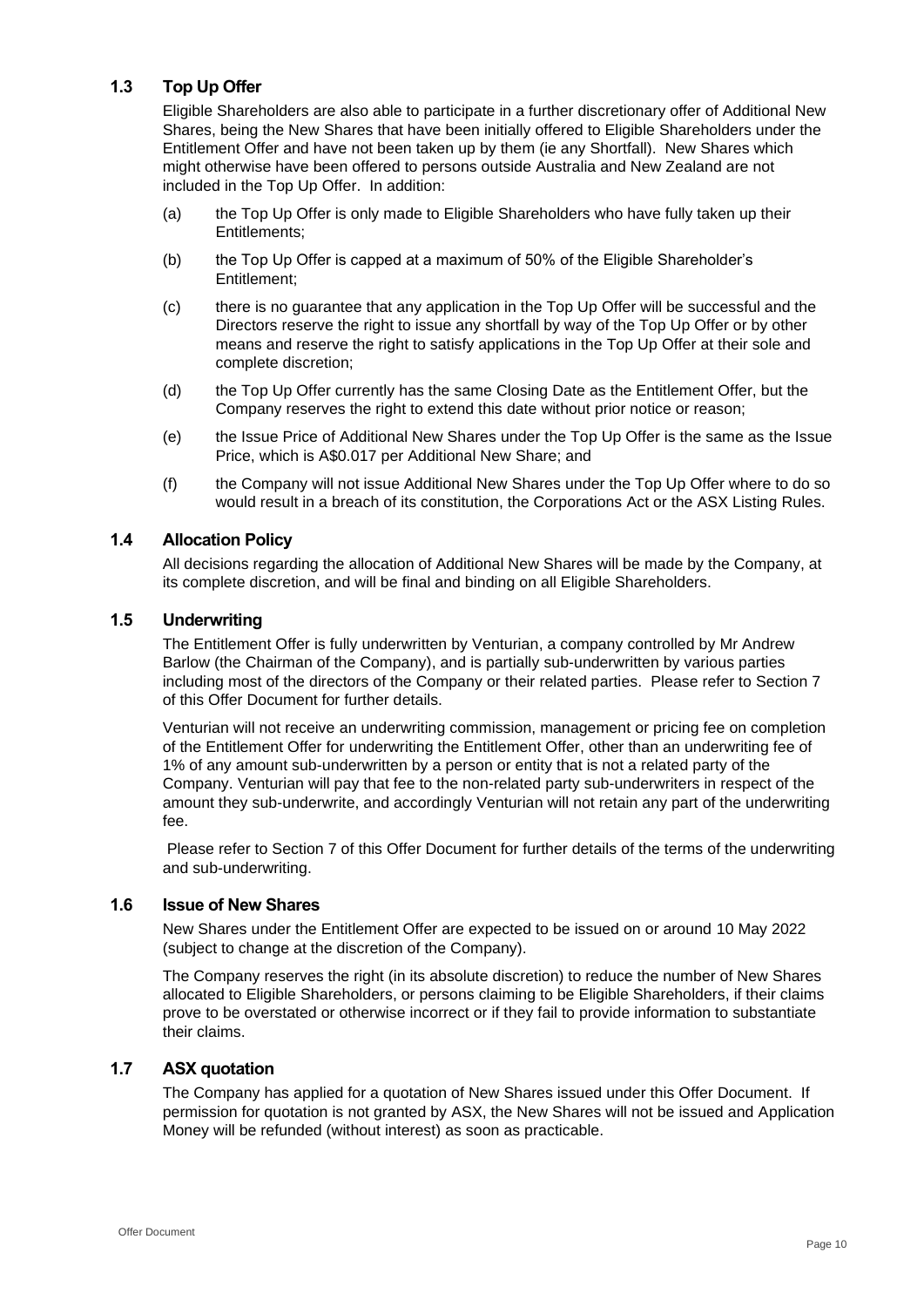# **1.8 Application Money**

Until New Shares are issued, the Application Money will be held in a bank account in Australia. The account will be established and kept solely for the purpose of depositing Application Money. Any interest accrued on Application Money will be retained by the Company and will not be paid to the relevant Eligible Shareholder, including if the Entitlement Offer is cancelled or withdrawn.

#### **1.9 Market prices for Shares on ASX**

The lowest and highest market prices of Shares on ASX during the 3 months immediately preceding the date of this Offer Document were A\$0.015 and A\$0.022, respectively.

The Issue Price of A\$0.017 per New Share is:

- (a) equal to the closing price of the Company's Shares on ASX on 6 April 2022, which was the last full day Shares traded on ASX before the announcement of the Entitlement Offer; and
- (b) a 3.5% discount to the 30 day VWAP to the closing price of the Shares on ASX on 6 April 2022.

#### **1.10 Foreign Shareholders**

The New Shares being offered under this Offer Document are being offered to Shareholders with registered addresses in Australia or New Zealand.

The Entitlement Offer will not be offered to Non Eligible Foreign Shareholders, other than certain institutional or professional shareholders and investors in foreign jurisdictions determined by the Directors. The Company has determined that it is not economically viable and/or practicable for it to make offers to Non Eligible Foreign Shareholders due to the cost of meeting compliance requirements with securities laws in each applicable jurisdiction in which Non Eligible Foreign Shareholders reside. The Company reserves the right in its absolute discretion to offer the Entitlement Offer to a Shareholder with an address in the Company's share register outside Australia or New Zealand if the Company is satisfied that it is not precluded from lawfully issuing New Shares to that Shareholder either unconditionally or after compliance with conditions which the Directors in their sole discretion regard as acceptable.

For further details see section [5](#page-20-0) of the *Additional information* section of this Offer Document.

#### **1.11 Nominees and custodians**

Due to legal restrictions, nominees and custodians may not send copies of this Offer Document or any material relating to the Entitlement Offer or accept the Entitlement Offer in relation to any person in the United States, or any person who is acting for the account or benefit of a person in the United States, or to any person in any other jurisdiction outside Australia or New Zealand except to beneficial shareholders who are institutional or professional investors in certain foreign countries or as the Company may otherwise permit on compliance with applicable law.

#### **1.12 Taxation implications**

Shareholders should be aware that there may be taxation implications of participating in the Entitlement Offer and subscribing for New Shares. These taxation consequences may vary depending on the individual circumstances of each Shareholder.

Shareholders should consult their own professional taxation adviser to obtain advice in relation to the taxation laws and regulations applicable to their personal circumstances.

#### **1.13 Risks**

There are a number of risks associated with an investment in the Company which may affect its financial performance, financial position, cash flows and Share price. The key risk factors are set out in the *Key Risks* section of this Offer Document (section [4.3\)](#page-16-0).

### **1.14 Regular reporting and disclosure**

The Company is a disclosing entity for the purposes of the Corporations Act and is therefore subject to regular reporting and disclosure obligations under the Corporations Act and ASX Listing Rules. These obligations require the Company to notify ASX of information about specific events and matters as they arise for the purposes of ASX making that information available to the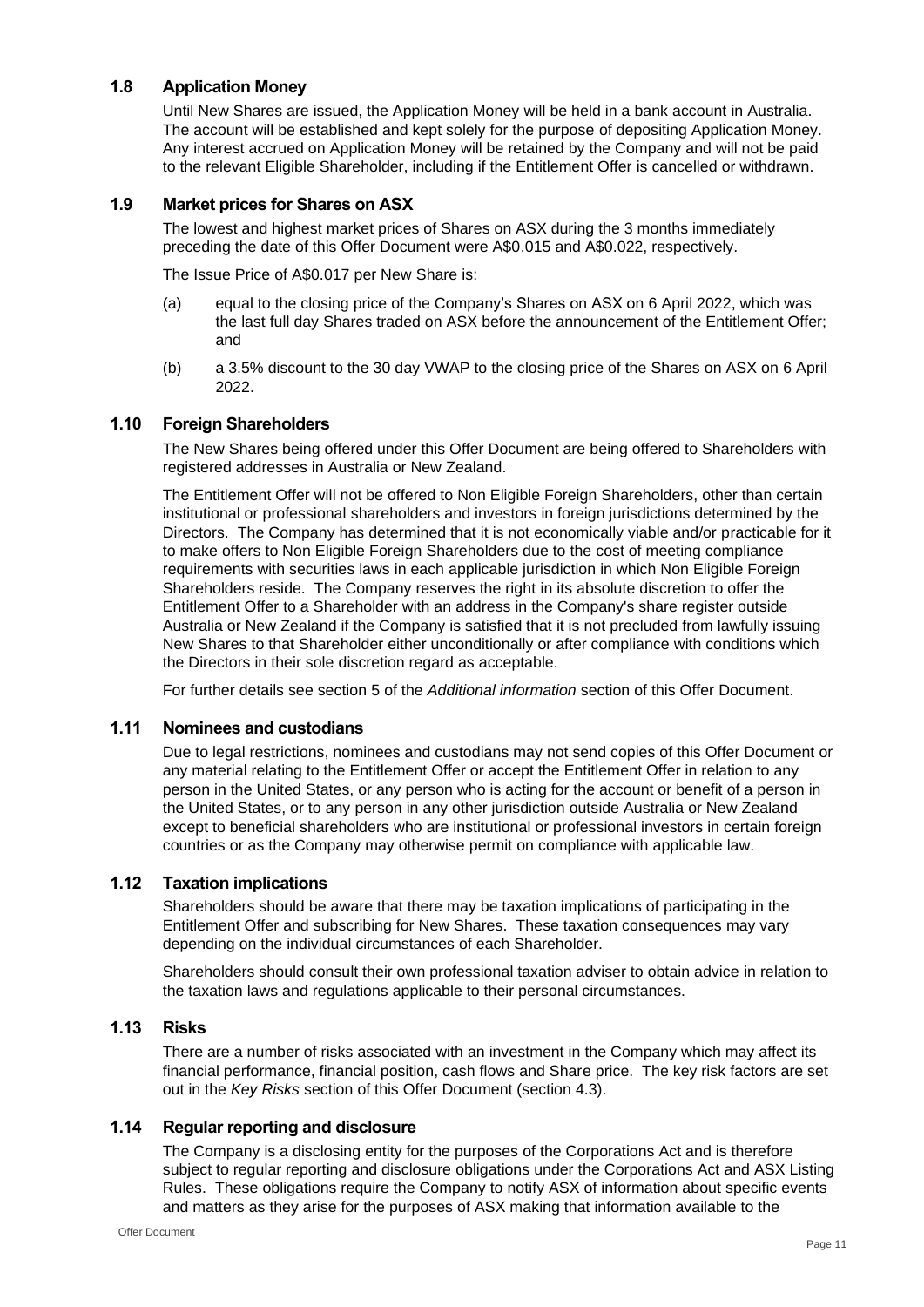market. In particular, the Company has an obligation (subject to certain limited exceptions) to notify ASX once it is, or becomes, aware of information concerning the Company which a reasonable person would expect to have a material effect on the price or value of the Company's securities. All announcements made by the Company are available from the Company's website [www.adslot.com](http://www.adslot.com/) or ASX's website www.asx.com.au.

Additionally the Company is also required to prepare and lodge with ASIC yearly and half yearly financial statements accompanied by a directors' statement and report and an audit review or report. These reports are released to ASX and published on the Company and ASX websites.

#### **1.15 Rights and liabilities attaching to New Shares**

New Shares issued under this Offer Document will be fully paid ordinary shares in the capital of the Company and will rank equally with all Existing Shares.

The rights and liabilities attaching to Shares are set out in the Company's constitution and are regulated by the Corporations Act, the general law, the ASX Listing Rules and the ASX Settlement Rules. The constitution may only be varied by a special resolution passed by at least 75% of Shareholders present (and entitled to vote).

#### **1.16 Disclaimer**

No person is authorised to give any information or make any representation in connection with the Entitlement Offer described in this Offer Document, which is not contained in this Offer Document. Any information or representation not contained in this Offer Document may not be relied on as being authorised by the Company or Venturian in connection with the Entitlement Offer.

#### **1.17 Financial amounts**

Money as expressed in this Offer Document is in Australian dollars (\$ or A\$) unless otherwise indicated. Any discrepancies between totals in tables and sums of components in tables in this Offer Document and between those figures and figures referred to in other parts of this document may be due to rounding.

#### **1.18 Privacy**

Chapter 2C of the Corporations Act requires information about you as a Shareholder (including your name, address and details of your Shares) to be included in the public register of the Company. Information is collected to administer your Shares. Your personal information may be disclosed to the Company. You can obtain access to your personal information by contacting the Share Registry Privacy Officer at [privacy@computershare.com.au](mailto:privacy@computershare.com.au) and access the Privacy Policy at [www.computershare.com/au/privacy-policies.](http://www.computershare.com/au/privacy-policies)

#### **1.19 Governing Law**

This Offer Document, the Entitlement Offer and the contracts formed on acceptance of the Entitlement and Acceptance Forms are governed by the laws applicable in Victoria, Australia. Each applicant for New Shares submits to the non-exclusive jurisdiction of the courts of Victoria, Australia.

# 2. Required Actions

# **2.1 Eligible Shareholders – Australia and New Zealand**

If you are an Eligible Shareholder you may either:

- take up all or part of your Entitlement in accordance with this Offer Document; or
- decline to exercise any or all of your Entitlement.

If you are an Eligible Shareholder and wish to take up all or part of your Entitlement:

- (a) read this Offer Document in full;
- (b) consider the risks associated with the Entitlement Offer, as summarised in the *Key Risks* section of this Offer Document (section [4\)](#page-16-1), in light of your personal circumstances;
- (c) decide whether to participate in the Entitlement Offer; and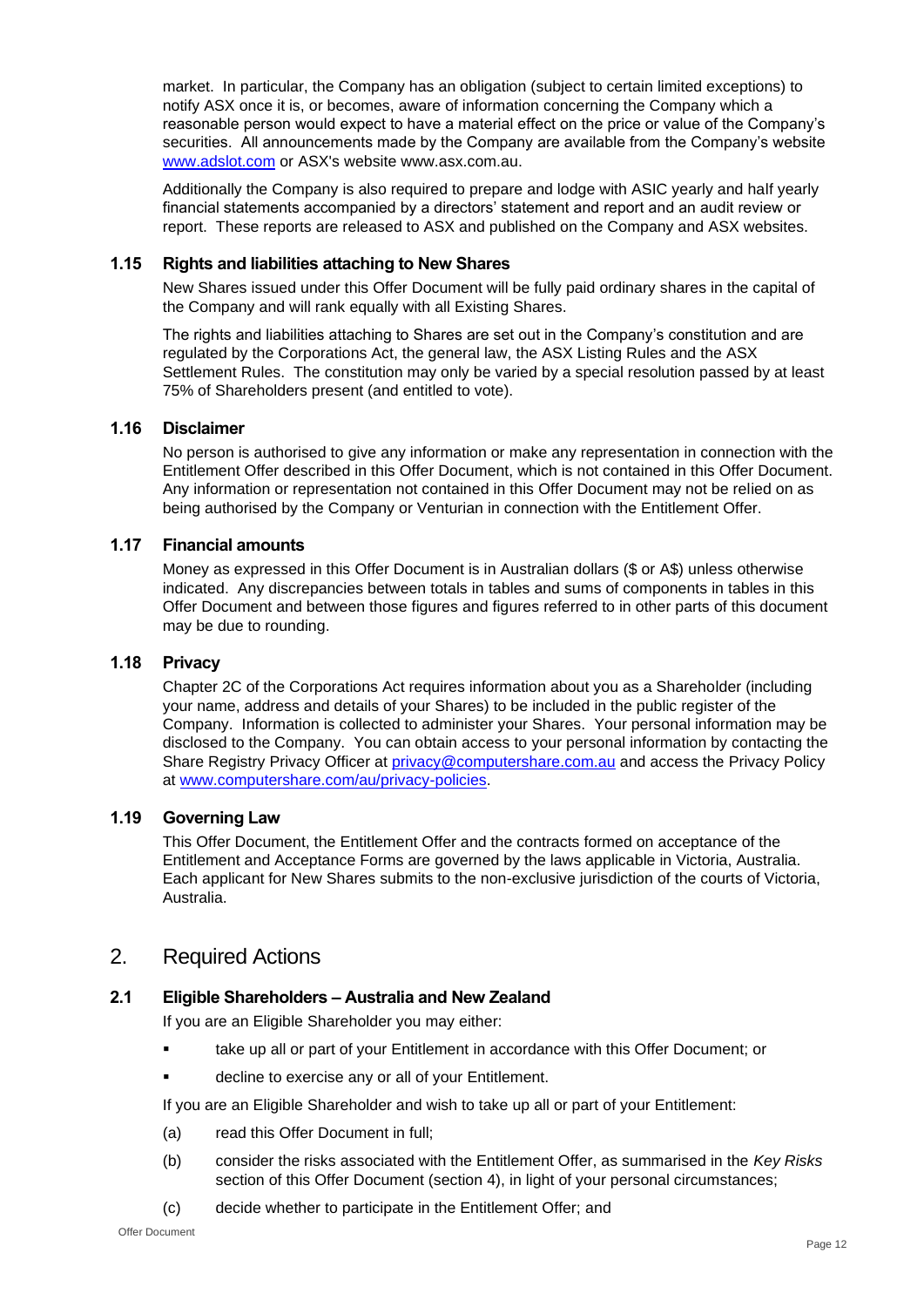- (d) make payment and apply for New Shares in the following ways:
	- (i) by BPAY*®*; or
	- (ii) if you are unable to pay by BPAY*®* (for example, because you are a New Zealand Shareholder who does not have an Australian bank account), by Electronic Funds Transfer as detailed in section [2.3](#page-12-0) below.

### **2.2 Applying for Additional New Shares under Top Up Offer**

If you have applied for your full Entitlement, you may wish to apply for more Shares under the Top Up Offer than the number shown on your Entitlement and Acceptance Form. To do this, complete the Additional New Shares section provided on the Entitlement and Acceptance Form.

If you are applying by BPAY® and wish to apply for Additional New Shares under the Top Up Offer, make a payment for more than your Entitlement. The Excess Amount will be taken to be an application for Additional New Shares under the Top Up Offer.

Applications for Additional New Shares under the Top Up Offer may be considered if and to the extent that not all Shareholders take up their full Entitlement. Applications for Additional New Shares under the Top Up Offer may be capped or scaled back at the sole and complete discretion of the Directors. There is no guarantee that any applications under the Top Up Offer will be successful.

#### <span id="page-12-0"></span>**2.3 Payment**

The Issue Price of A\$0.017 per New Share is payable on exercise of your Entitlement. For all Australian and New Zealand Eligible Shareholders, payments must be received by 5.00pm (Melbourne time) on the Closing Date (or such other date as may be determined by the Company).

Shareholders should be aware of the time required to process payments by BPAY® in making their Application.

Payment will only be accepted in Australian currency and (for Australian Eligible Shareholders) should be made through the BPAY® facility according to the instructions set out on the Entitlement and Acceptance Form.

To pay by Electronic Funds Transfer, shareholders in New Zealand (or who otherwise are unable to pay by BPAY*®)* can visit the Entitlement Offer website [https://adslot-offer.thereachagency.com](https://adslot-offer.thereachagency.com/) to access your personalised Entitlement and Acceptance Form. You must use your unique payment reference number as displayed on your personalised Entitlement and Acceptance Form when making your Electronic Funds Transfer payment. If you are not a securityholder in New Zealand and you wish to make an Electronic Funds Transfer payment, please contact the Share Registry using the phone number in the paragraph below.

New Zealand Eligible Shareholders can also call the Share Registry on 1300 855 080 (within Australia) or +61 3 9415 4000 (outside Australia) to make alternative payment arrangements.

Cash will not be accepted. Receipts for payment will not be issued. If you provide insufficient funds to meet the Application Money due to take up all or part of your Entitlement, you may be taken by the Company to have applied for such lower number of New Shares as your cleared Application Money will pay or your Application may be rejected.

Any Excess Amount may be treated as an application to apply for Additional New Shares under the Top Up Offer to the value of your Excess Amount. Your application for the Additional New Shares may not be successful (wholly or partially). Any surplus Application Monies received for more than your final allocation of any Additional New Shares will be refunded (only where the amount is A\$5.00 or greater). You are not entitled to any interest that accrues on any Application Monies received or returned (wholly or partially).

#### **Australian Eligible Shareholders to pay through BPAY®**

Australian Eligible Shareholders with an Australian bank account should pay through BPAY®. Payment by BPAY® should be made in accordance with the instructions set out in the Entitlement and Acceptance Form using the reference number shown on that form and must be received by no later than 5.00pm (Melbourne time) on the Closing Date (or such other date as may be determined by the Company). Applicants should be aware that their own financial institution may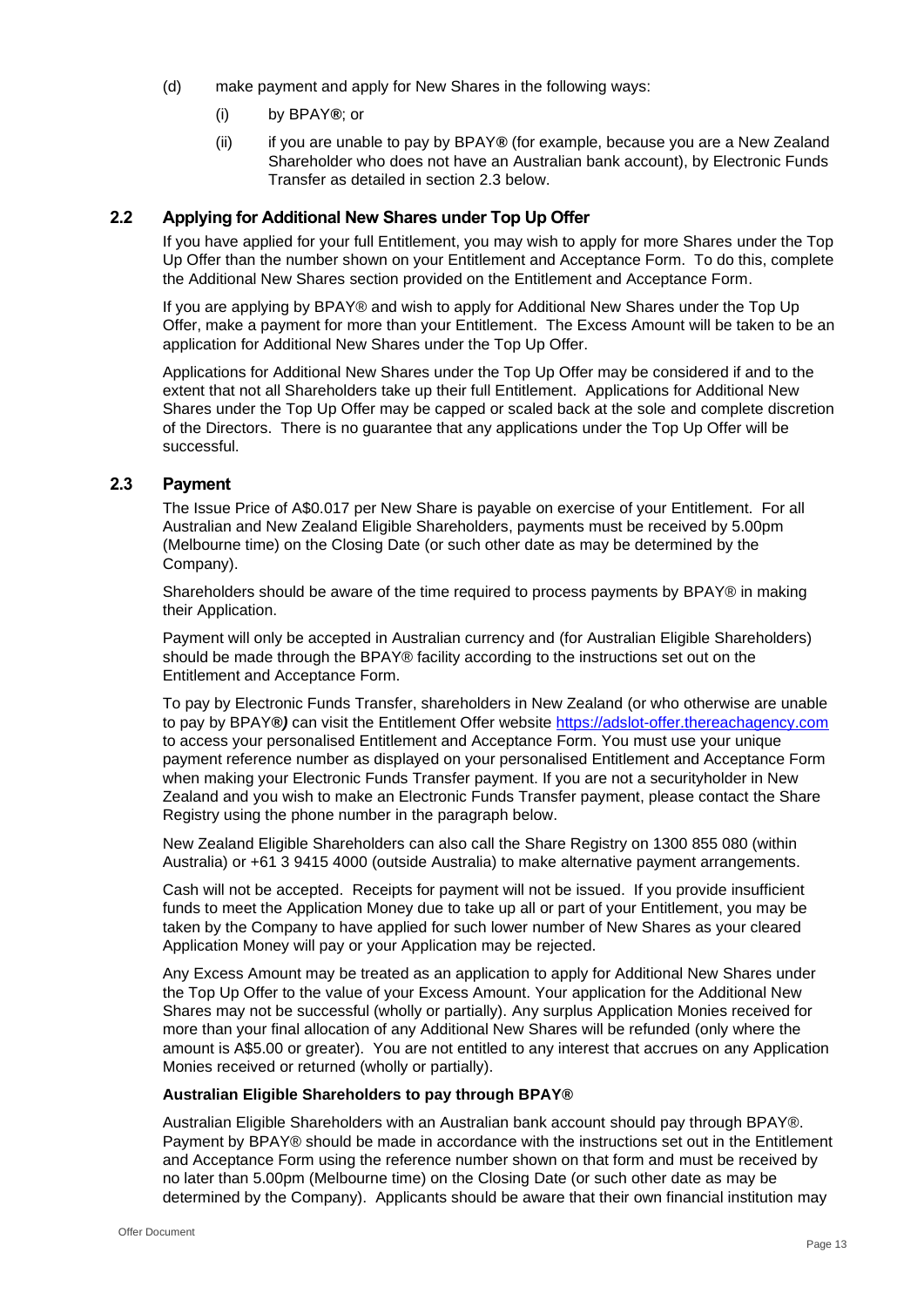implement earlier cut off times with regard to electronic payment. Applicants should therefore take this into consideration when making payment. It is the responsibility of the Applicant to ensure that funds submitted through BPAY® are received by this time.

When paying by BPAY®, please make sure to use the specific Biller Code and unique Customer Reference Number on the back of your personalised Entitlement and Acceptance Form. If you receive more than one personalised Entitlement and Acceptance Form, please only use the Customer Reference Number specific to the Entitlement on that form. If you inadvertently use the same Customer Reference Number for more than one of your Entitlements, you will deemed to have applied only for New Shares (and any Additional New Shares) in respect of the Entitlement to which that Customer Reference Number applies.

If you make your payment by BPAY® you do not need to return the Entitlement and Acceptance Form to the Share Registry.

Your completed Entitlement and Acceptance Form or BPAY® acceptance, once received, cannot be withdrawn.

#### **2.4 Declining all or part of your Entitlement**

If you decide not to take up all or part of your Entitlement, the Entitlements which are unexercised will lapse and may be taken up by Venturian. Your Entitlement to participate in the Entitlement Offer is non-renounceable and cannot be traded on the ASX nor any other financial markets, nor can it be privately transferred. Shareholders who do not take up their Entitlements in full will not receive any payment or value for those Entitlements they do not take up.

If you decide not to participate in the Entitlement Offer, you do not need to fill out or return the accompanying Entitlement and Acceptance Form. Although you will continue to own the same number of Shares, your percentage shareholding in the Company will be diluted.

#### **2.5 Non Eligible Foreign Shareholders**

If you are a Non Eligible Foreign Shareholder, other than certain institutional shareholders and investors in foreign jurisdictions determined by the Directors, you may not take up any of, or do anything in relation to, your Entitlement under the Entitlement Offer.

#### **2.6 Warranties made on acceptance of Entitlement Offer**

By completing and returning your personalised Entitlement and Acceptance Form or making a payment by BPAY®, you will be deemed to have acknowledged, represented and warranted that you, and each person on whose account you are acting:

- (a are an Eligible Shareholder or otherwise eligible to participate in the Entitlement Offer;
- (b) are not in the United States or acting for the account or benefit of a person in the United States, and are not otherwise a person to whom it would be illegal to make an offer of or issue of New Shares under the Entitlement Offer and under any applicable laws and regulations;
- (c) understand that the Entitlements and the New Shares (including any Additional New Shares) have not been, and will not be, registered under the U.S. Securities Act or the securities laws of any state or other jurisdiction in the United States, or in any other jurisdiction outside Australia or New Zealand. Notwithstanding the foregoing, the Entitlements and the New Shares (including any Additional New Shares) may not be taken up by persons who are, or are acting for the account or benefit of, a person in the United States. Neither the New Shares nor any Additional New Shares may be offered, sold or resold in the United States except in a transaction exempt from, or not subject to, the registration requirements of the U.S. Securities Act and any other applicable securities laws of any state or other jurisdiction in the United States;
- (d) are subscribing for or purchasing Entitlements or New Shares in an *offshore transaction* (as defined in Rule 902(h) under the U.S. Securities Act) in reliance on Regulation S under the U.S. Securities Act;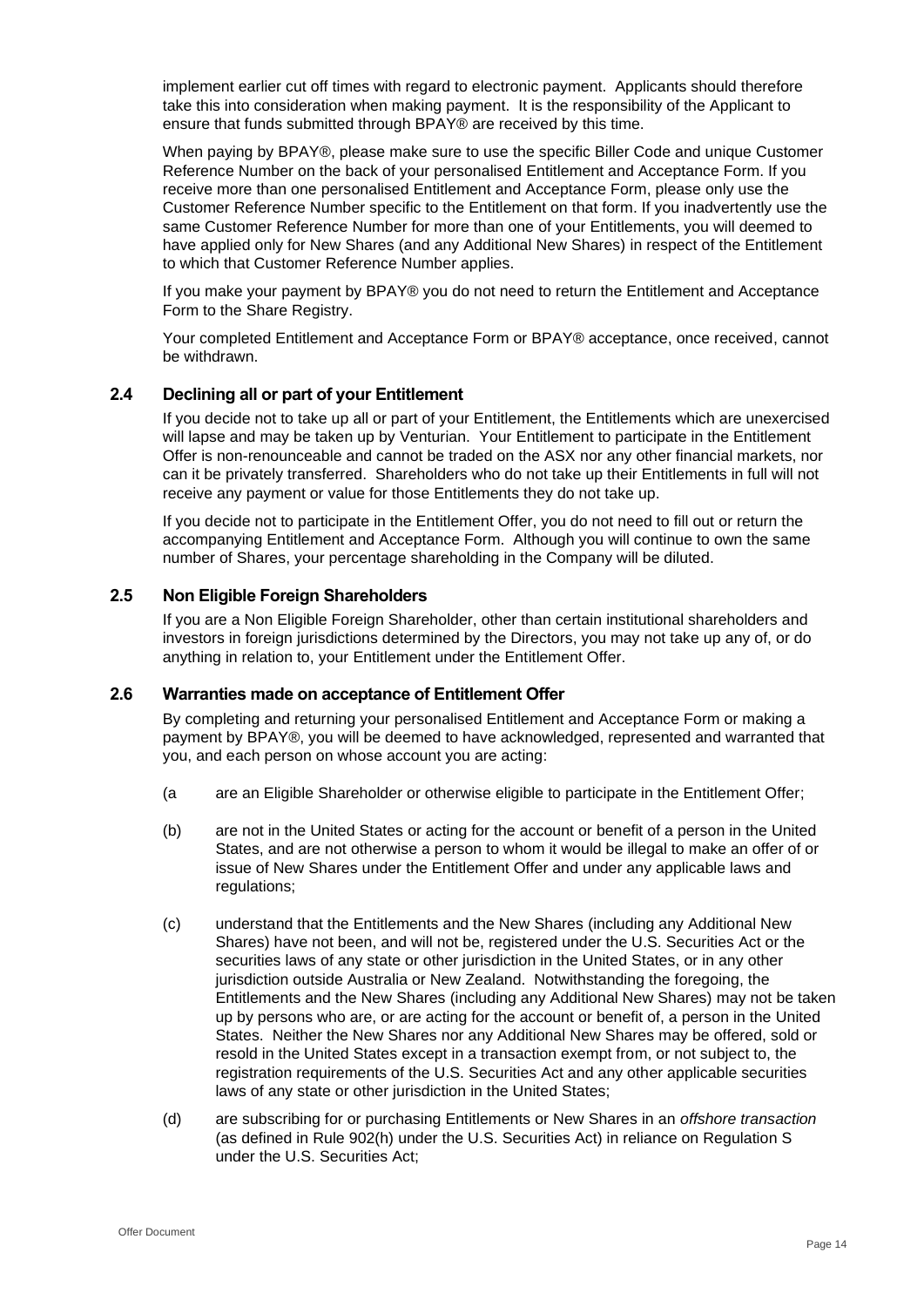- (e) have not and will not send any materials, or copies thereof, relating to the Entitlement Offer to any person in the United States or any other country outside Australia and New Zealand;
- (f) acknowledge that you have read and understand this Offer Document and your Entitlement and Acceptance Form in their entirety;
- (g) agree to be bound by the terms of the Entitlement Offer, the provisions of this Offer Document and the Company's constitution;
- (h) authorise the Company to register you as the holder of New Shares allotted to you;
- (i) declare that all details and statements in your Entitlement and Acceptance Form are complete and accurate;
- (j) declare you are over 18 years of age and have full legal capacity and power to perform all of your rights and obligations under your Entitlement and Acceptance Form;
- (k) acknowledge that after the Company receives your Entitlement and Acceptance Form or any payment of Application Money by BPAY®, you may not withdraw your application or funds provided except as allowed by law;
- (l) agree to apply for and be issued up to the number of New Shares specified in the Entitlement and Acceptance Form, or for which you have submitted payment of any Application Money by BPAY®, at the Issue Price;
- (m) authorise the Company, Venturian, the Share Registry and their respective officers or agents to do anything on your behalf necessary for New Shares to be issued to you, including to act on instructions of the Share Registry on using the contact details set out in your Entitlement and Acceptance Form;
- (n) declare that you were the registered holder at the Record Date of the Shares indicated on your Entitlement and Acceptance Form as being held by you on the Record Date;
- (o) acknowledge that the information contained in this Offer Document and your Entitlement and Acceptance Form is not investment advice nor a recommendation that New Shares are suitable for you given your investment objectives, financial situation or particular needs;
- (p) acknowledge that this Offer Document is not a prospectus, does not contain all of the information that you may require in order to assess an investment in the Company and is given in the context of the Company's past and ongoing continuous disclosure announcements to ASX;
- (q) acknowledge the statement of risks in the *Key Risks* section of this Offer Document (section [4\)](#page-16-1) and that investments in the Company are subject to risk;
- (r) acknowledge that none of the Company, Venturian, or their respective related bodies corporate and affiliates and their respective directors, officers, partners, employees, representatives, agents, consultants or advisers, guarantees the performance of the Company, nor do they guarantee the repayment of capital;
- (s) agree to provide (and direct your nominee or custodian to provide) any requested substantiation of your eligibility to participate in the Entitlement Offer and of your holding of Shares on the Record Date;
- (t) authorise the Company to correct any errors in your Entitlement and Acceptance Form or other form provided by you;
- (u) represent and warrant that the law of any place does not prohibit you from being given this Offer Document and your Entitlement and Acceptance Form, nor does it prohibit you from making an application for New Shares and that you are otherwise eligible to participate in the Entitlement Offer;
- (v) if in the future you decide to sell or otherwise transfer the New Shares, you will only do so in regular transactions on the ASX or otherwise where neither you nor any person acting on your behalf know, or has reason to know, that the sale has been pre-arranged with, or that the purchaser is, a person in the United States or is acting for the account or benefit of a person in the United States unless an available exemption applies; and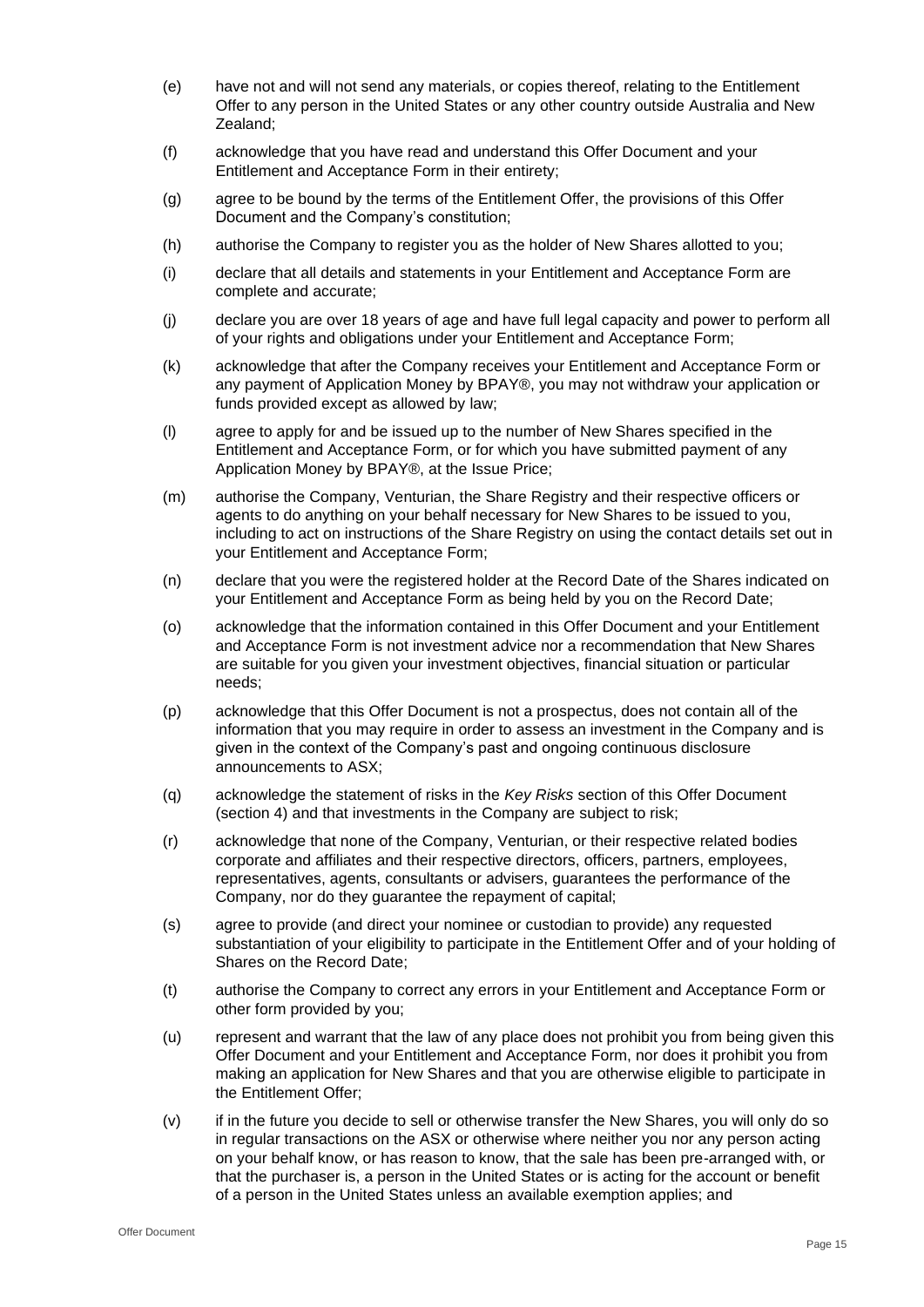(w) if you are acting as a nominee or custodian, each beneficial holder on whose behalf you are submitting the Entitlement and Acceptance Form is resident in Australia or New Zealand and is not in the United States and is not acting for the account or benefit of a person in the United States, and you have not sent this Offer Document, the Entitlement and Acceptance Form or any information relating to the Entitlement Offer to any such person.

#### **2.7 Refunds**

Any Application Money received for more than your final allocation of New Shares will be refunded as soon as practicable after the Closing Date (except for where the amount is less than A\$5.00). No interest will be paid to applicants on any Application Money received or refunded.

#### **2.8 Withdrawals**

You cannot, in most circumstances, withdraw your application once it has been accepted. Cooling off rights do not apply to an investment in New Shares.

# Additional information

This Offer Document and accompanying personalised Entitlement and Acceptance Form have been prepared by the Company. The information in this Offer Document is dated 21 April 2022.

No party other than the Company has authorised or caused the issue of the information in this Offer Document, or takes any responsibility for, or makes, any statements, representations or undertakings in this Offer Document.

# 3. Corporate matters

### **3.1 Effect of the Entitlement Offer on capital structure**

The capital structure of the Company, assuming that the maximum number of New Shares are issued under the Entitlement Offer, will be as follows:

| Shares                                                                | <b>Number</b> |
|-----------------------------------------------------------------------|---------------|
| Shares on issue as at 19 April 2022                                   | 1,982,006,270 |
| Shares issued under the Placement                                     | 105,882,353   |
| Maximum New Shares offered under the Entitlement Offer                | 116,588,604   |
| Total Shares on issue on close of the Entitlement Offer and Placement | 2,204,477,227 |

Note: Exact number of Shares issued under the Entitlement Offer depends on fractional Entitlements on the Record Date.

#### **3.2 Financial effect of the Entitlement**

Shareholders are referred to the Investor Presentation for further information on the expected financial effect of the Entitlement Offer on the Company.

#### **3.3 Impact on control**

The potential effect that the Entitlement Offer will have on the control of the Company and the consequences of that effect will depend on a number of factors, including Eligible Shareholders' interest in taking up their Entitlements. The Entitlement Offer is not expected to have a material impact on the control of the Company. In particular, the Company does not expect any shareholder to hold more than 20% of the Shares after completion of the Placement and the Entitlement Offer.

#### **3.4 Directors**

The Directors of the Company who are also Shareholders will be entitled to participate in the Entitlement Offer on the same terms as other Eligible Shareholders. The Underwriter to the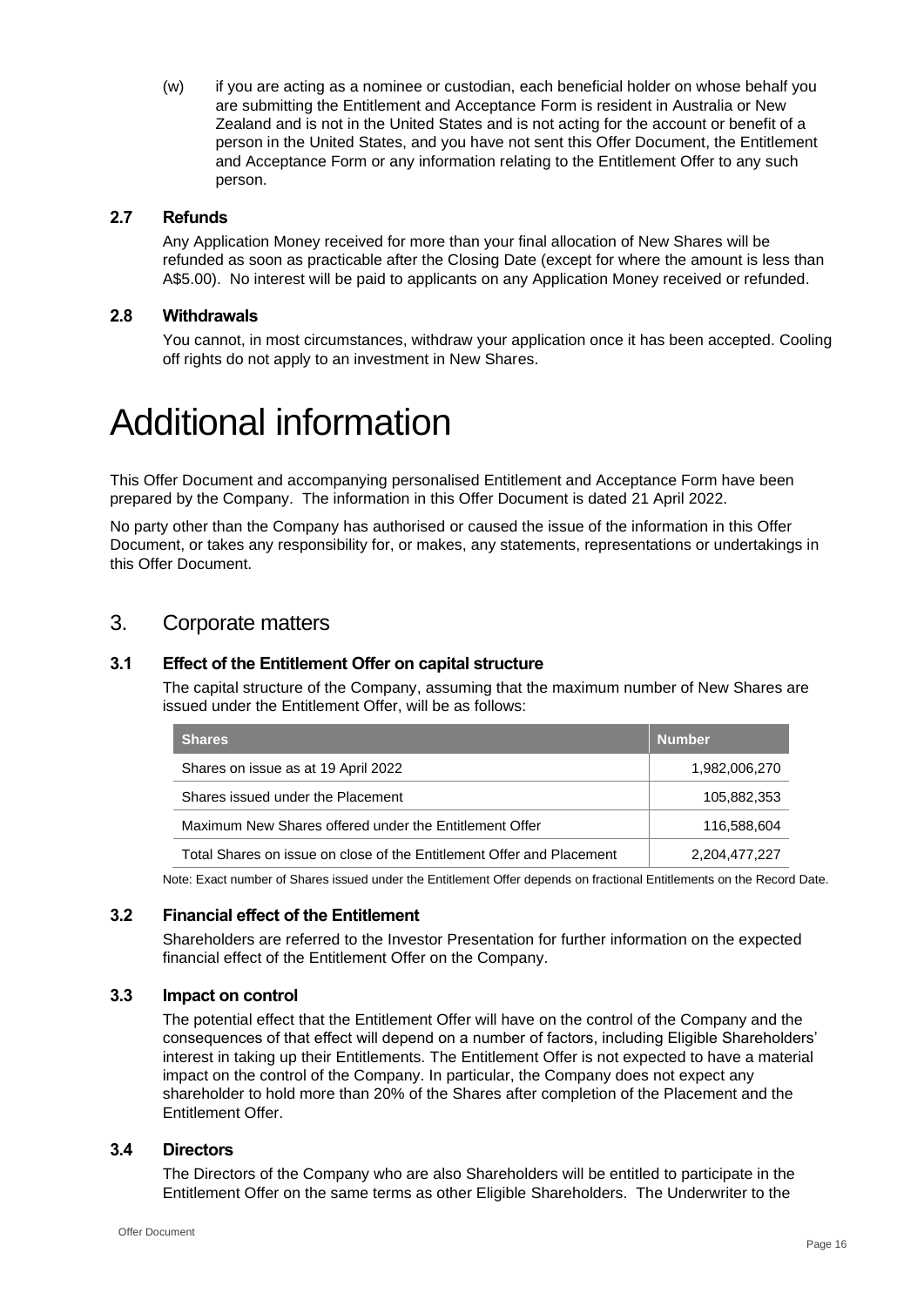Entitlement Offer, Venturian, is a company controlled by Andrew Barlow (the Chairman of the Company). In addition, several Directors (or their related parties) will act as sub-underwriters to the Entitlement Offer (see section [7](#page-21-0) (*Underwriting and sub-underwriting*)). Directors (and their related parties) with shareholdings in the Company intend to participate in the Entitlement Offer to the full extent of their respective entitlements, which are as follows.

| <b>Director (and their related</b><br>parties) | <b>Entitlement under</b><br><b>Entitlement Offer</b><br>(number of Shares) |
|------------------------------------------------|----------------------------------------------------------------------------|
| <b>Andrew Barlow</b>                           | 7.940.690                                                                  |
| Ben Dixon                                      | 8,541,372                                                                  |
| <b>Andrew Dyer</b>                             | 3,241,844                                                                  |
| Adrian Giles                                   | 864,399                                                                    |
| Sarah Morgan                                   | 72.646                                                                     |

*Note: this table reflects director (and their related parties) entitlements under the Entitlement Offer only. Refer to section [7](#page-21-0) for information on the underwriting and sub underwriting.*

# <span id="page-16-1"></span>4. Risk factors

#### **4.1 Introduction**

The Company's operations are subject to a number of risks which may impact on its future performance and forecasts. Before subscribing for New Shares, Shareholders should carefully consider and evaluate the Company and its business and whether the New Shares are suitable to acquire having regard to their own investment objectives and financial circumstances and taking into consideration the material risk factors.

In particular, Shareholders should consider the risk factors outlined in this section [4,](#page-16-1) any of which could affect the operating and financial performance of the Company or the value of an investment in the Company. The risk factors set out in the *Key Risks* section are not exhaustive.

You should consult your stockbroker, accountant, solicitor or other independent professional adviser to evaluate whether or not to participate in the Entitlement Offer. The Company has applied to ASX for the grant of official quotation of the New Shares. It is expected that normal trading on ASX will commence in relation to New Shares issued under the Entitlement Offer on 10 May 2022. The Company will have no responsibility and disclaims all liability (to the maximum extent permitted by law, including for negligence) to persons who trade New Shares before the New Shares are listed on the official list of ASX or before they receive their written confirmation of issue, whether on the basis of confirmation of the allocation provided by the Company, the Share Registry or Venturian. ASX accepts no responsibility for any statement in this Offer Document.

#### **4.2 New Zealand Shareholders**

New Zealand Shareholders should also consider the taxation and currency risks associated with investing in New Shares.

### <span id="page-16-0"></span>**4.3 Key Risks**

This section discloses some of the key risks attaching to an investment in Adslot. Before investing or increasing your investment in Adslot, you should consider whether this investment is suitable for you having regard to publicly available information and your personal circumstances and following consultation with your professional advisors. The risks in this section are not, and should not be considered to be or relied on as, an exhaustive list of risks relevant to an investment in Adslot. The risks are general in nature and regard has not been had to the investment objectives, financial situation, tax position or particular needs of any investor.

#### **4.4 Failure to retain existing customers and attract new customers**

Adslot/'s business depends on its ability to retain existing customers and growth depends on its ability to attract further business from existing customers and to attract new customers.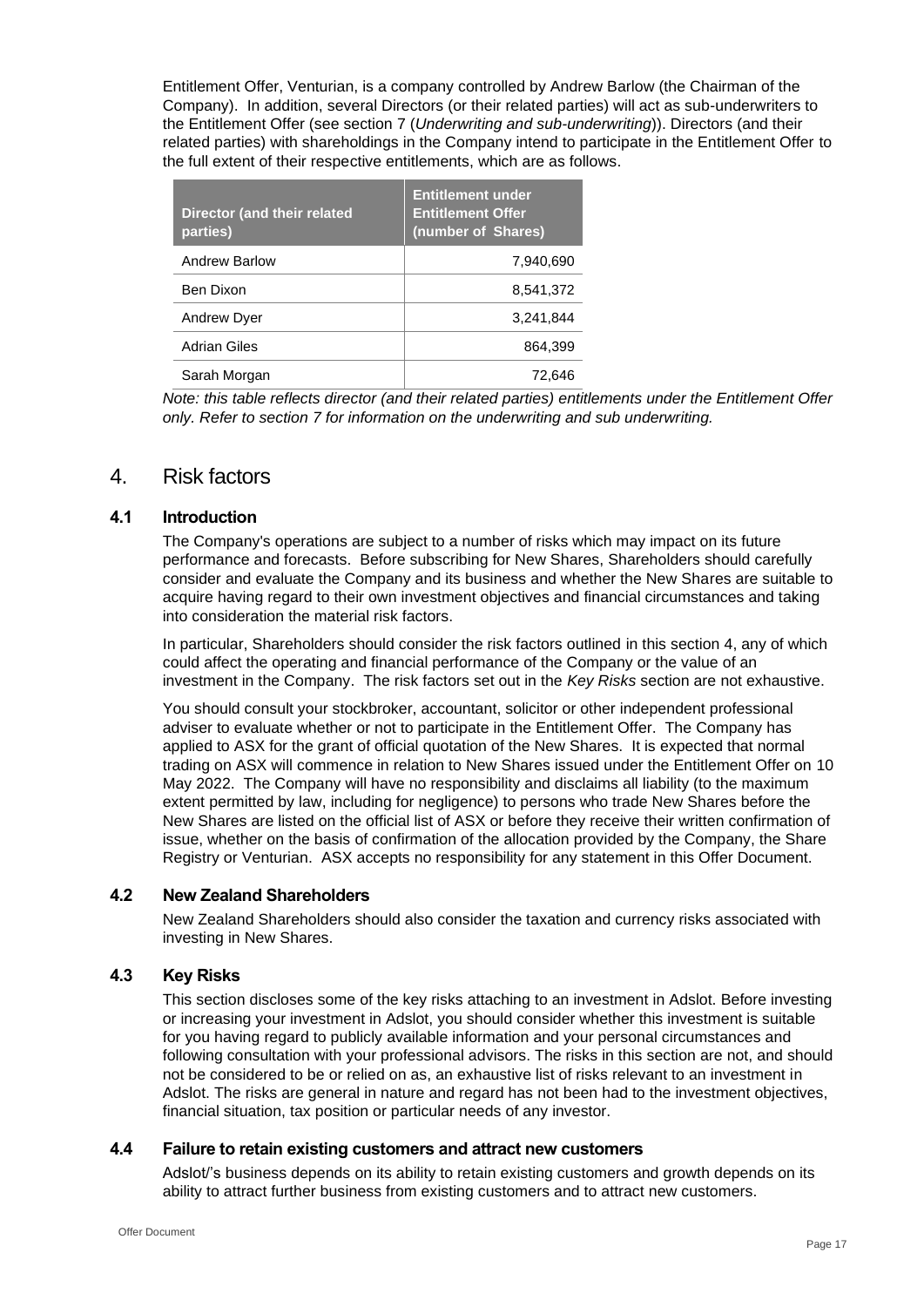There is a risk that customers reduce the use of the Adslot online platforms, such as the Symphony workflow software or the Adslot Media trading platform, for example, in terms of the number of users, number of modules, value of advertising spend transacted and volume of transactions, which results in a reduction in the level of licence fees and trading revenue payments. There is a risk that they cease to use the Symphony workflow software or the Adslot Media trading platform at the end of any contracted periods. Therefore, there is a risk that if customers terminate their contracts, or reduce their usage of Adslot's software or trading platform, Adslot's revenue, including revenue characterised as recurring revenue, could decrease. There is also a risk that existing customers fail to expand their use of Adslot's software or trading platform or that new customers fail to select Adslot's software or trading platform for their businesses.

If customers do not continue to use Adslot's software or trading platform and/or decrease their use over time, and if new customers do not choose to use Adslot's software or trading platform, growth in revenue may slow, or revenue may decline.

#### **4.5 Decline in advertising volumes and economic conditions**

A decline in regional and global advertising volumes or recessionary economic conditions, including in the advertising services market, may adversely affect financial performance. Customers are media buying groups, advertising agencies and online publishers whose business operations depend on regional and global advertising activities which can be closely linked to regional and global economic activity.

#### **4.6 Adslot operate in a competitive industry**

Adslot competes against both other digital advertising software and/or trading platform providers and should they develop in-house software and trading platforms of their own, customers' inhouse IT departments. Some existing and potential competitors have more resources than Adslot.

Competitors could increase their competitive position, or Adslot may fail to anticipate and respond to technology changes as quickly as its competitors, competitors may expand their product offering, and new competitors could develop products which compete with Adslot products.

### **4.7 Reliance on Symphony and Adslot Media trading platform and failure to adequately maintain and develop it**

Adslot's business model depends on an ability to continue to ensure that customers are satisfied with Symphony workflow software and the Adslot Media trading platform. There is a risk that Adslot may fail to maintain the Symphony workflow software and the Adslot Media trading platform adequately, or that updates may introduce errors and performance issues, causing customer satisfaction in the Symphony workflow software or Adslot Media trading platform to fall. Any of these factors may result in reduced sales and usage, loss of customers, damage to Adslot's reputation, an inability to attract new customers and potentially claims for compensation.

Future revenue and growth also depends on an ability to develop enhancements and new features and modules for the Symphony workflow software and the Adslot Media trading platform so that they continue to meet customer needs, attract new customers and generate additional revenue from increased usage. There is a risk that the development and introduction of new features and modules does not result in a successful outcome for various reasons.

#### **4.8 Failure to realise benefits from product development costs**

Developing software and trading platform technology is expensive and the investment in the development of these product offerings often requires an extended period to achieve a return on investment. An important element of Adslot's corporate strategy is to continue to make investments in innovation and related product opportunities. Adslot believes it must continue to dedicate resources to innovation efforts to develop the software and trading platform product offerings and maintain a competitive position. However, Adslot may not receive significant revenues from these investments for a material period, or may not realise such benefits at all.

#### **4.9 Reliance on third party IT suppliers**

Adslot relies on certain contracts with third party suppliers to maintain and support its IT infrastructure. In particular, Adslot relies on contracts with tier one solution providers for the provision of cloud hosted database, development platform, software or trading platform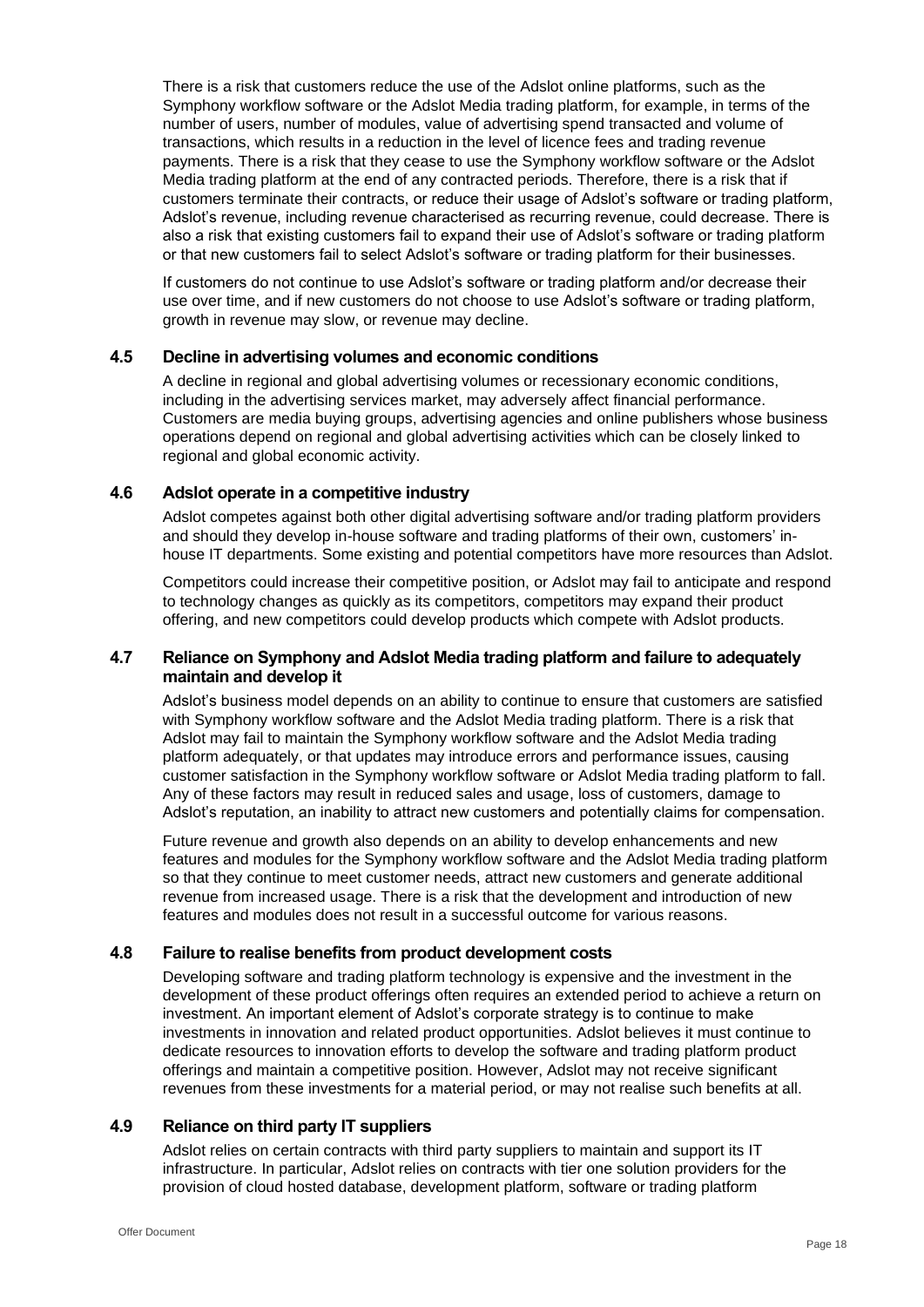infrastructure. If contracts with key suppliers are terminated or suffer a disruption for any reason, this could materially adversely impact operations and financial performance.

#### **4.10 Disruption or failure of technology systems**

Both Adslot and its customers are dependent on the performance, reliability and availability of technology platforms, data centres and global communications systems (including servers, the internet, hosting services and the cloud environment in which products are provided). There is a risk that these systems may be adversely affected by disruption, failure, service outages or data corruption that could occur as a result of computer viruses, "bugs" or "worms", malware, internal or external misuse by websites, cyber attacks or other disruptions including natural disasters, power outages or other similar events.

#### **4.11 Security breach and data privacy**

Adslot products involve the storage and transmission of customers' confidential and proprietary information, including intellectual property, confidential business information, information regarding their customers, and other confidential information.

Adslot's business could be materially impacted by security breaches of customer's data and information, either by unauthorised access, theft, destruction, loss of information or misappropriation or release of confidential customer data.

# **4.12 Ability to attract and retain key personnel**

Adslot's success is dependent upon the retention of key personnel, in particular members of the senior management and product teams. In addition, Adslot needs to attract and retain highly skilled software development engineers.

Competition for such personnel is intense. There is a risk that Adslot may not be able to attract and retain key personnel or be able to find effective replacements for them in a timely manner. The loss of such personnel, or any delay in their replacement, could materially adversely impact Adslot's ability to operate the business, achieve growth strategies and secure prospects, including through the development and commercialisation of new products or modules.

#### **4.13 Country/region specific risks in new and/or unfamiliar markets**

As Adslot expands its presence in new international jurisdictions it is subject to the risks associated with doing business in regions that may have political, legal and economic instability or less sophisticated legal and regulatory systems and frameworks, including (i) unexpected changes in, or inconsistent application of, applicable foreign laws and regulatory requirements, (ii) less sophisticated technology standards; (iii) difficulties engaging local resources; and (iv) potential for political upheaval or civil unrest. As Adslot enters newer and less familiar regions there is a risk that it fails to understand the laws, regulations and business customs of these regions.

#### **4.14 Failure to protect intellectual property rights**

The value of the Adslot brand and products is dependent on an ability to protect intellectual property, including business processes and know-how, copyrights and trademarks. There is a risk that Adslot may be unable to detect the unauthorised use of its intellectual property rights in all instances. Further, actions taken to protect intellectual property may not be adequate or enforceable and thus may not prevent the misappropriation of intellectual property and proprietary information. Breach of intellectual property may result in the need to commence legal action, such as infringement or administrative proceedings, which could be costly, time consuming and potentially difficult to enforce in certain jurisdictions and may ultimately prove unfavourable. Failure to protect intellectual property rights could have an adverse impact on operations and financial performance.

#### **4.15 General risks**

Adslot is exposed to a number of other general business risks including risks relating to breach of third party intellectual property rights, failure to keep abreast of changes in political and regulatory environments, foreign exchange, potential litigation and certain investment risks.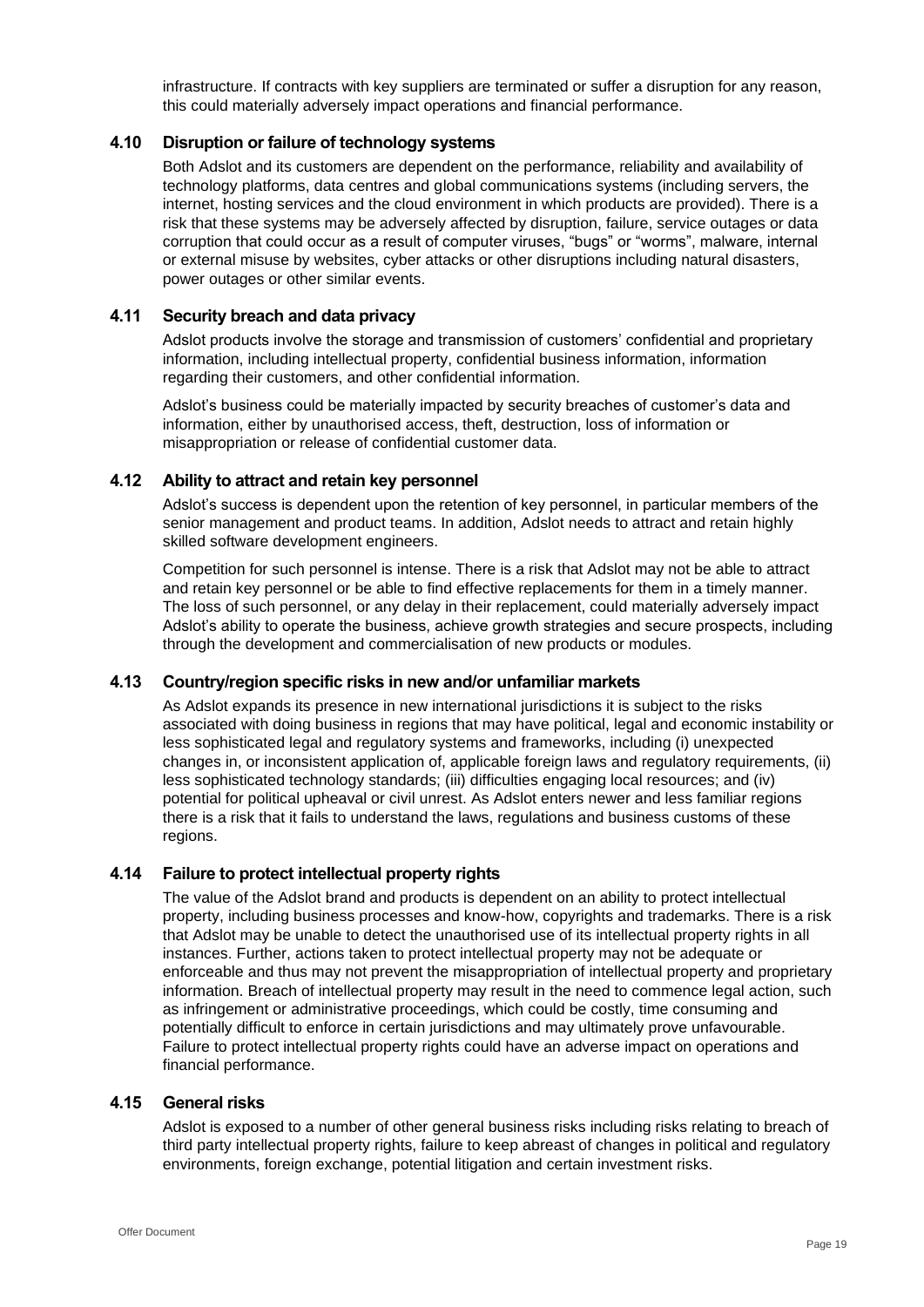The following risks have been identified as being key risks. These risks have the potential to have a significant adverse impact on Adslot which may in turn affect the financial position, prospects and price of its listed securities. Some of these risks can be mitigated by the use of safeguards and appropriate systems and controls, others can be covered by insurance, but some are outside the control of Adslot and cannot be mitigated or insured against.

#### *Economic conditions*

The economic condition of both domestic and global markets may affect the performance of Adslot. Factors such as fluctuations in currencies (including exchange rates), commodity prices, inflation rate, interest rates, supply and demand and industrial disruption may have an impact on operating costs and therefore future possible revenues and the share market price.

#### *Dilution*

Adslot shareholders will be diluted by the issue of New Shares under the Placement and Entitlement Offer.

#### *Future capital requirements*

The continued operations of Adslot may be dependent on its ability to obtain financing through debt, equity financing or capital raising. There is a risk that Adslot may not be able to access capital for working capital, future projects or developments due to factors beyond its control which could have a material adverse impact on Adslot's business and financial condition.

#### *Foreign exchange risks*

A proportion of Adslot's revenues, costs, assets and liabilities are denominated in currencies other than Australian dollars. Exchange rate movements affecting these currencies may impact the income statement or assets and liabilities of Adslot, to the extent the foreign exchange rate risk is not hedged or not appropriately hedged.

#### *Taxation*

Future changes in Australian taxation law, including changes in interpretation or application of the law by the courts or taxation authorities in Australia, may affect taxation treatment of an investment in Adslot shares, or the holding and disposal of those shares. Further, changes in tax law, or changes in the way tax law is expected to be interpreted, in the various jurisdictions in which Adslot operates, may impact the future tax liabilities of Adslot.

#### *Asset impairment*

As a consequence of the global financial crisis, ASIC has specifically identified impairment of assets as an issue for Australian companies. Consistent with Australian Accounting Standard AASB 136 *Impairment of Assets*, Adslot is periodically required to assess the carrying value of its non-current assets, including its brands and goodwill. Where the recoverable amount of an asset is assessed to be less than its carrying value, Adslot is obliged to recognise an impairment charge in its income statement. Impairment charges can be significant and can reduce the level of a company's profits and, potentially, its capacity to pay dividends. Impairment charges are a noncash item.

#### *Business factors*

The continuing economic viability of Adslot will be dependent on managing risk factors normally found in conducting a business, including management of contractual risks, litigation due to breach of agreements or in relation to employees (through personal injuries, industrial matters or otherwise), loss of services of key management or operational personnel or change in tax and accounting laws.

There can be no assurance that parties with whom Adslot has entered into commercial arrangements will adhere to the terms of the contracts and arrangements. There is the potential of material failure by or insolvency of any customer or supplier used by Adslot in any of its activities. Such being the case, this could cause disruption to the operations of Adslot. Adslot is unable to predict the risk of insolvency or other managerial failure by any of its customers or suppliers or other service providers used by Adslot.

All of the mentioned business factors could have a material adverse effect on the results of the operations or the financial condition of Adslot.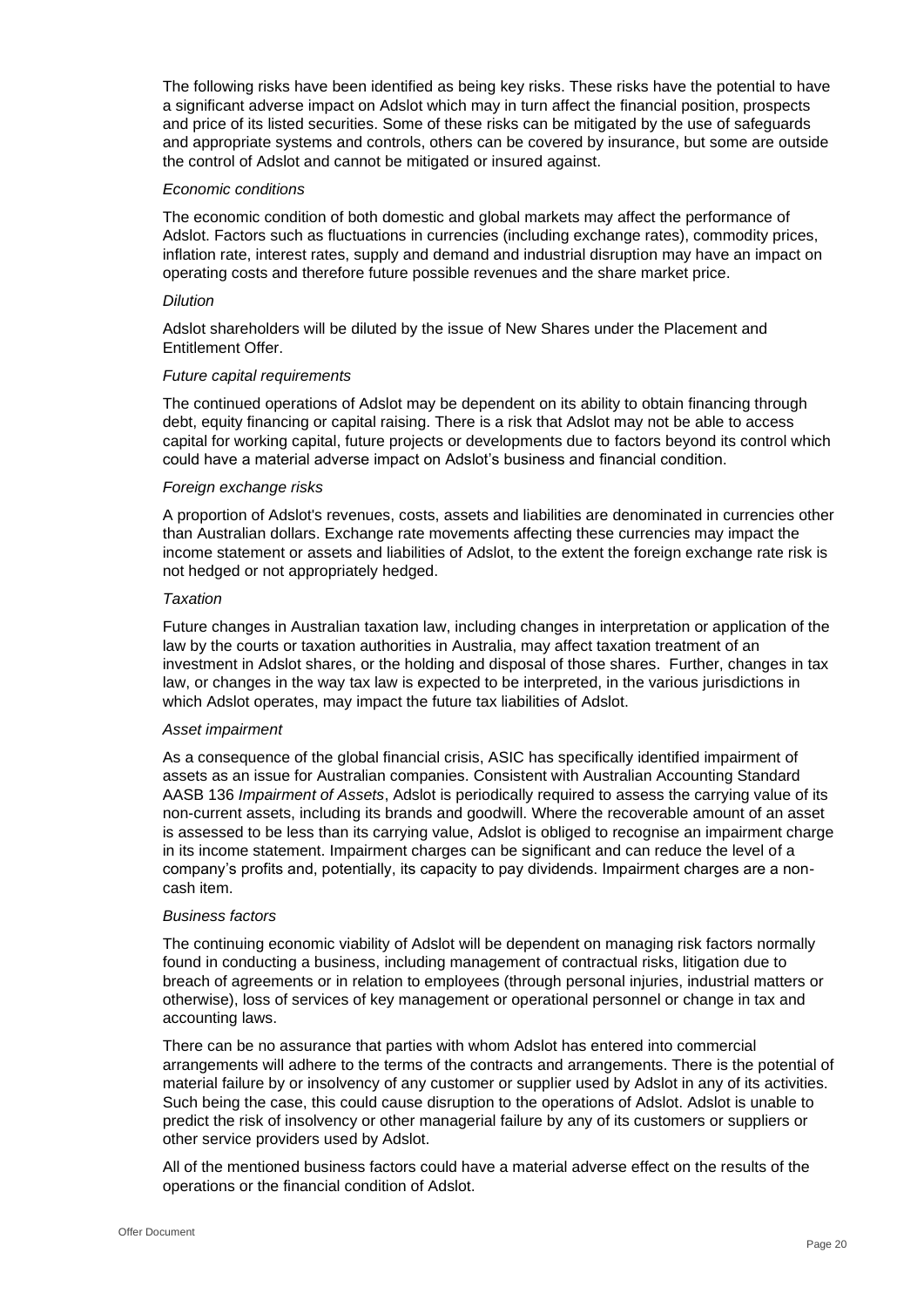#### *Change in accounting policy*

Adslot is subject to the usual business risk that there may be changes in accounting policies which impact Adslot.

#### *Share market conditions*

Securities listed on a stock market can experience price and volume fluctuations that are often unrelated to the performance of the company. General factors that may affect the market price of Adslot shares include economic conditions, both locally and internationally, the global security situation, the possibility of terrorist disturbances and changes in government legislation or policy.

#### *Covid 19*

The COVID-19 pandemic has created an unprecedented level of uncertainty. Although the current impact to Adslot's operations, and demand for its services, is not significant, the evolution of the pandemic and any reimposition or extension of restrictions, including further lockdowns, increased restriction of workforce movement, increased safety protocols, and reduction in demand from Adslot's customers, may negatively impact Adslot's operations in the future.

# <span id="page-20-0"></span>5. Foreign jurisdictions

The information in this Offer Document does not constitute an offer in any jurisdiction in which, or to any person to whom, it would not be lawful to make such an offer, and no action has been taken to register the Shares or otherwise permit a public offering of the New Shares in any jurisdiction outside of Australia or New Zealand. Return of the personalised Entitlement and Acceptance Form or your BPAY® payment will be taken by the Company to constitute a representation by you that there has been no breach of any such laws. Due to legal restrictions, nominees and custodians may not send copies of this Offer Document or any material relating to the Entitlement Offer or accept the Entitlement Offer in relation to any person in the United States, or any other person acting for the account or benefit of persons in the United States, or to any person in any other jurisdiction outside Australia or New Zealand except to beneficial Shareholders who are institutional or professional investors in certain foreign countries to the extent contemplated in the Investor Presentation under the Foreign selling restrictions section or as the Company may otherwise permit in compliance with applicable law.

#### **5.1 United States**

This Offer Document, and any accompanying ASX announcements and the Entitlement and Acceptance Form, do not constitute an offer to sell, or the solicitation of an offer to buy, any securities in the United States.

Neither the New Shares nor the Entitlements may be offered or sold, directly or indirectly in the United States or to any other person acting for the account or benefit of persons in the United States except in a transaction exempt from, or not subject to, the registration requirements of the U.S. Securities Act and the applicable securities laws of any state or other jurisdiction in the United States. Neither the New Shares nor the Entitlements in the Entitlement Offer have been, nor will be, registered under the U.S. Securities Act. Accordingly, the New Shares and the Entitlements in the Entitlement Offer will be offered and sold to persons that are not in the United States and are not acting for the account or benefit of persons in the United States, in each case, only in "offshore transactions" as defined in Rule 902(h) under the U.S. Securities Act) in reliance on Regulation S under the U.S. Securities Act. Because of these legal restrictions, you must not distribute, release or send this Offer Document or the Entitlement and Acceptance Form, or copies thereof, or any other material relating to the Entitlement Offer to any person in the United States. Persons acting as nominees for other persons must not participate in the Entitlement Offer and the nominee must not take up any Entitlement on behalf of, or send any materials related to the Entitlement Offer to, any person in the United States or any person that is acting for the account or benefit of a person in the United States.

The distribution of this document outside Australia or New Zealand may be restricted by law. If you come into possession of this Offer Document, you should observe any such restrictions. Any failure to comply with such restrictions may contravene applicable securities laws. In particular, this document or any copy of it must not be taken into or distributed or released in the United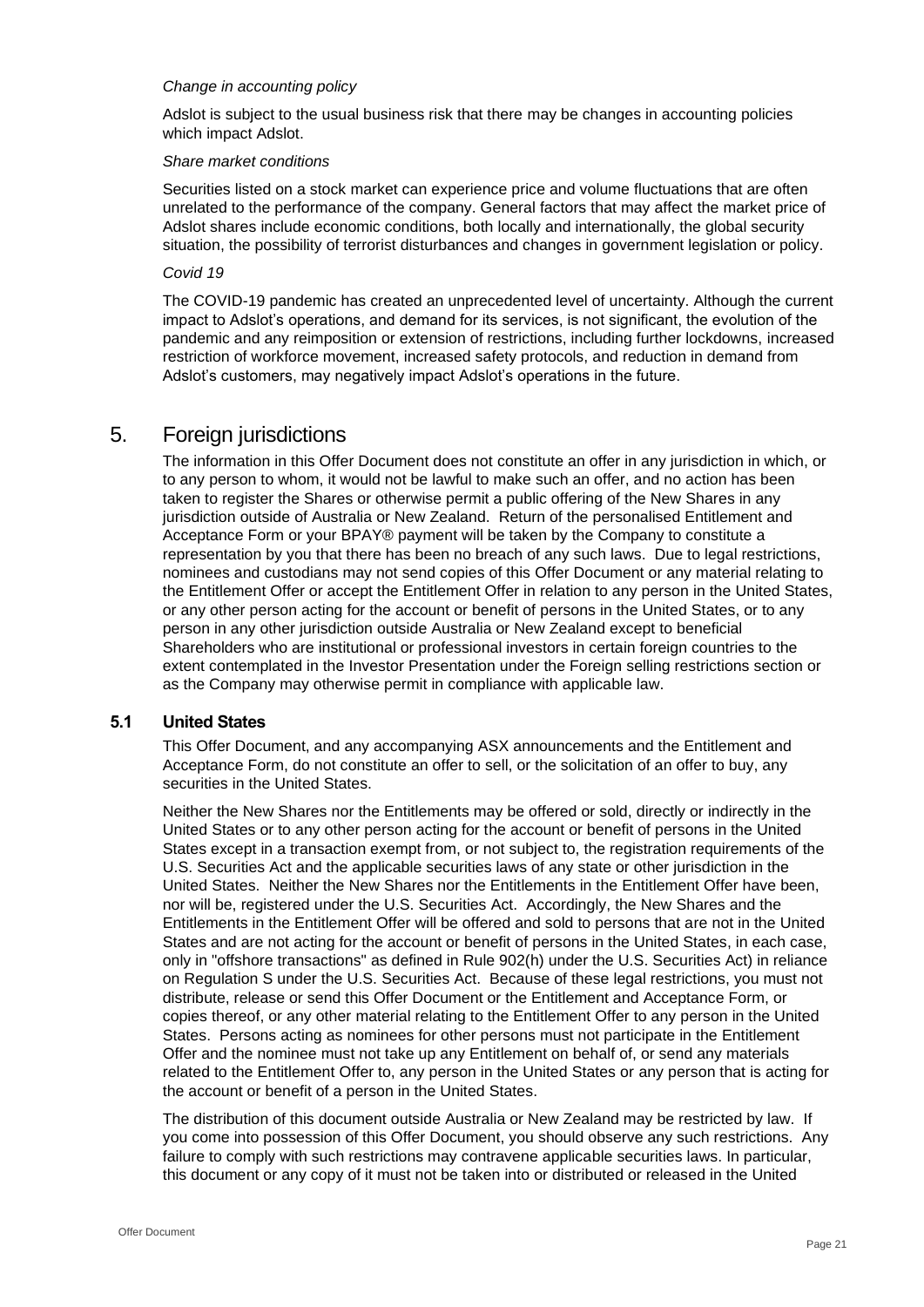States or distributed or released to any person in the United States or to any person acting for the account or benefit of persons in the United States.

#### **5.2 New Zealand**

The New Shares are not being offered or sold to the public within New Zealand other than to existing Shareholders with registered addresses in New Zealand to whom the offer of New Shares is being made in reliance on the Financial Markets Conduct Act 2013 (New Zealand) and the Financial Markets Conduct (Incidental Offers) Exemption Notice 2021 (New Zealand).

This Offer Document has been prepared in compliance with Australian law and has not been registered, filed with or approved by any New Zealand regulatory authority. This document is not a product disclosure statement under New Zealand law and is not required to, and may not, contain all the information that a product disclosure statement under New Zealand law is required to contain.

# 6. Taxation

The potential tax effects of the Entitlement Offer will vary between investors, and taxation is only one of the matters that must be considered when making a decision whether or not to participate in the Entitlement Offer and subscribe for New Shares. Eligible Shareholders should seek specific advice applicable to their own particular circumstances from their own financial or tax advisers.

# <span id="page-21-0"></span>7. Underwriting and sub-underwriting

The Company entered into an arms' length underwriting agreement with effect from 11 April 2022 with Venturian, a company controlled by Andrew Barlow (the Chairman of Adslot), who has agreed to underwrite the Entitlement Offer on the terms and conditions set out in the underwriting agreement (**Underwriting Agreement**).

The Underwriting Agreement contains terms and conditions customary for an agreement of that nature, including warranties and indemnities in favour of Venturian. Venturian has appointed subunderwriters, and is responsible for paying the fees of those sub-underwriters who are not related parties of the Company. None of the sub-underwriters that are related parties of the Company will be entitled to receive a fee in respect of their sub-underwriting.

If no other shareholder were to take up any part of their entitlement, no sub-underwriter were to subscribe for their sub-underwritten proportion (which would be in breach of their sub-underwriting agreements) and Venturian was required to subscribe for 100% of the New Shares under the Underwriting Agreement, Venturian's proportionate shareholding in the Company would increase to approximately 8.51% (up from approximately 3.58% on a pre-Placement, pre-Entitlement Offer basis)

Venturian may immediately terminate the Underwriting Agreement and be released from its obligations under it (in certain circumstances, including having regard to the materiality of the relevant event) by written notice to the Company without cost or liability on any one or more of the following termination events including where:

- (a) this Offer Document or information provided by the Company to the Underwriter are found to be misleading or deceptive;
- (b) the Company materially breaches the Underwriting Agreement, including not giving required certificates, or the shortfall notification date under the Underwriting Agreement timetable being delayed for more than 5 business days;
- (c) a material change occurs in respect of the Company, its Subsidiaries or the industry in which they operate;
- (d) ASX approval for the quotation of the New Shares is not obtained;
- (e) the Company withdraws or terminates the Entitlement Offer;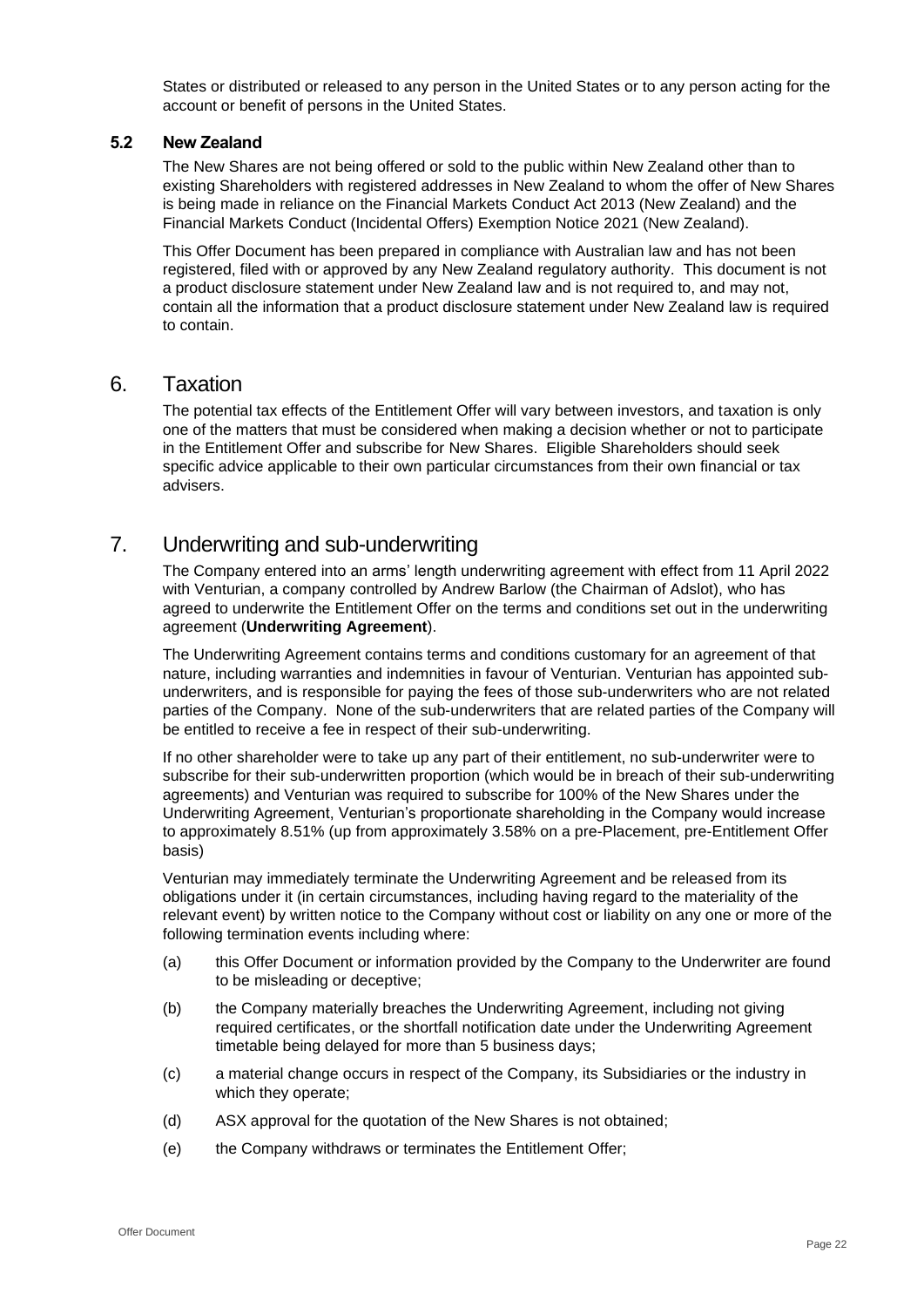(f) there are material disruptions in financial or economic conditions in key markets or hostilities commence or escalate in certain countries specified in the Underwriting Agreement (which does not include Ukraine or Russia).

Please note that the above is a summary of the material termination events in the Underwriting Agreement and not an exhaustive list. Venturian will receive a fee of 1.0% of the value of the New Shares issued to any sub-underwriters who are not related parties of the Company, under their sub-underwriting obligation. Those non-related sub-underwriters are to be paid a subunderwriting fee by Venturian of 1.0% of their sub-underwriting.

The Underwriter has entered into a number of sub-underwriting agreements with parties that include Directors or other related parties of the Company, to sub-underwrite part of the Entitlement Offer. For clarity, any Directors or other sub-underwriters who are related parties of the Company will not receive a sub-underwriting fee. The Directors (or their related parties) who are sub-underwriting any part of the Entitlement Offer and their maximum sub-underwriting amounts (not including any entitlement they would have as Shareholders) are as follows:

| Director/related party sub-underwriter      | <b>Current</b><br>percentage<br>holding <sup>1</sup> | <b>Maximum sub-</b><br>underwriting<br><b>shares</b> | <b>Maximum</b><br>percentage<br>holding <sup>2</sup> |
|---------------------------------------------|------------------------------------------------------|------------------------------------------------------|------------------------------------------------------|
| Adrian Giles (Director)                     | 0.74%                                                | 2,076,777                                            | $0.80\%$                                             |
| Ben Dixon (Director)                        | $1.90\%$                                             | 1,033,412                                            | 1.85%                                                |
| Andrew Dyer (Director)                      | 2.78%                                                | 8,522,862                                            | 3.03%                                                |
| Sarah Morgan (Director)                     | 0.06%                                                | 515.589                                              | 0.08%                                                |
| John Barlow (Associated with Andrew Barlow) | 3.23%                                                | 35,294,118                                           | 4.67%                                                |

*Note 1: prior to the issue of any shares under the Placement or the Entitlement Offer.*

*Note 2: assuming that each of these parties takes up their full Entitlement and their full subunderwritten amount.* 

The amount that each sub-underwriter ultimately subscribes for will depend on a number of factors, including the number of New Shares that are taken up by Shareholders under their Entitlements. The Underwriter intends to allocate Shortfall Shares between the sub-underwriters on a pro rata basis.

The key event under the sub-underwriting agreements that would cause each of them to be terminated is if the Underwriting Agreement were terminated prior to the allocation of New Shares under the Entitlement Offer. This is a summary only, however, and not an exhaustive list of all of the events that could cause the sub-underwriting agreements to be terminated.

#### **Information availability**

Eligible Shareholders in Australia and New Zealand can obtain a copy of this information during the period of the Entitlement Offer by calling the Share Registry on 1300 855 080 (within Australia) and +61 3 9415 4000 (outside Australia) between 8.30am to 5.00pm (Melbourne time) Monday to Friday during the Entitlement Offer period. A replacement Entitlement and Acceptance Form can be requested by calling the Share Registry.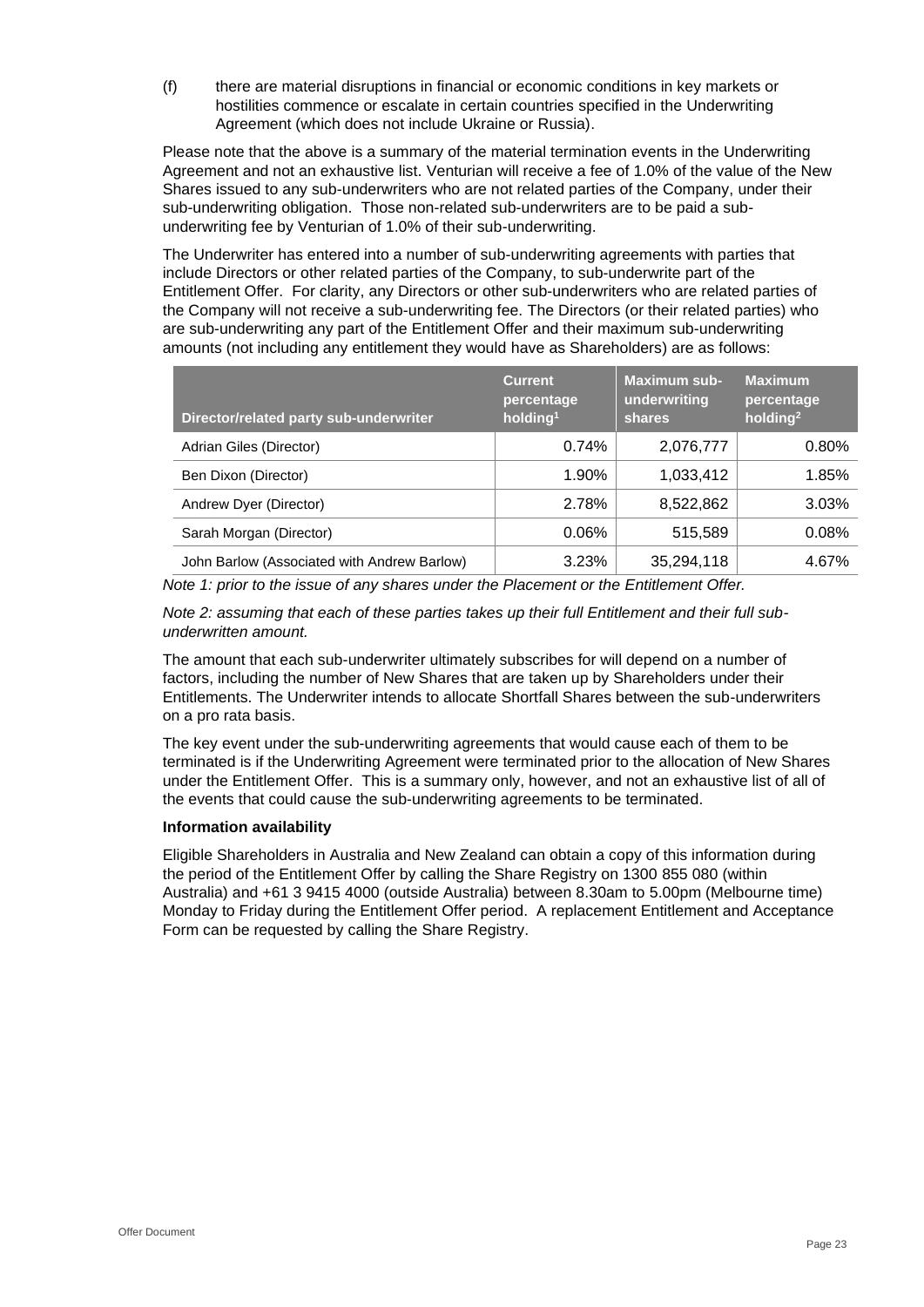# **Glossary**

| Term                                                                                       | <b>Definition</b>                                                                                                                                                                                                                                                                                                                                                         |
|--------------------------------------------------------------------------------------------|---------------------------------------------------------------------------------------------------------------------------------------------------------------------------------------------------------------------------------------------------------------------------------------------------------------------------------------------------------------------------|
| <b>Additional New Shares</b>                                                               | New Shares offered under the Top Up Offer.                                                                                                                                                                                                                                                                                                                                |
| An Eligible Shareholder who applies for New Shares under this Offer Document.<br>Applicant |                                                                                                                                                                                                                                                                                                                                                                           |
| Application                                                                                | An application for a specified number of New Shares by an Applicant under this<br>Offer Document.                                                                                                                                                                                                                                                                         |
| <b>Application Money</b>                                                                   | Funds paid by BPAY® or other method referred to in this Offer Document.                                                                                                                                                                                                                                                                                                   |
| <b>ASIC</b>                                                                                | Australian Securities and Investments Commission.                                                                                                                                                                                                                                                                                                                         |
| <b>ASX</b>                                                                                 | ASX Limited ACN 008 624 691 or the financial market operated by it, as the context<br>requires.                                                                                                                                                                                                                                                                           |
| <b>ASX Listing Rules</b>                                                                   | The listing rules of ASX.                                                                                                                                                                                                                                                                                                                                                 |
| Board                                                                                      | The Directors acting as a board of the Company.                                                                                                                                                                                                                                                                                                                           |
| <b>Business Day</b>                                                                        | A day on which both the ASX and major trading banks are open for trading in<br>Sydney, New South Wales.                                                                                                                                                                                                                                                                   |
| <b>Closing Date</b>                                                                        | The date on which the Entitlement Offer closes, expected to be 5.00pm (Melbourne<br>time) on 3 May 2022.                                                                                                                                                                                                                                                                  |
| Company or Adslot                                                                          | Adslot Ltd ABN 70 001 287 510.                                                                                                                                                                                                                                                                                                                                            |
| <b>Corporations Act</b>                                                                    | Corporations Act 2001 (Cth).                                                                                                                                                                                                                                                                                                                                              |
| Directors                                                                                  | The directors of the Company.                                                                                                                                                                                                                                                                                                                                             |
| Eligible Shareholder                                                                       | A shareholder of the Company who is eligible to participate in the Entitlement Offer,<br>as defined in Section 1.1 of the Entitlement Offer overview section of this Offer<br>Document.                                                                                                                                                                                   |
| Entitlement                                                                                | The number of New Shares each Eligible Shareholder is offered under the<br>Entitlement Offer as specified on their Entitlement and Acceptance Form.                                                                                                                                                                                                                       |
| <b>Entitlement and Acceptance</b><br>Form                                                  | The personalised form for participation in the Entitlement Offer attached to or<br>accompanying this Offer Document.                                                                                                                                                                                                                                                      |
| <b>Entitlement Offer</b>                                                                   | The underwritten pro-rata non-renounceable entitlement offer to subscribe for 1<br>New Share for every 17 Existing Shares at A\$0.017 per New Share.                                                                                                                                                                                                                      |
| Excess Amount                                                                              | Any money in excess of the full amount of Application Money for an Eligible<br>Shareholder's whole Entitlement.                                                                                                                                                                                                                                                           |
| <b>Existing Shares</b>                                                                     | Shares on issue at the Record Date.                                                                                                                                                                                                                                                                                                                                       |
| <b>GST</b>                                                                                 | Goods and Services Tax.                                                                                                                                                                                                                                                                                                                                                   |
| Ineligible Shareholders                                                                    | Shareholders who do not satisfy the Eligible Shareholders definition.                                                                                                                                                                                                                                                                                                     |
| <b>Investor Presentation</b>                                                               | The investor presentation released to ASX on 11 April 2022.                                                                                                                                                                                                                                                                                                               |
| <b>Issue Price</b>                                                                         | The price payable for one New Share under this Offer Document being A\$0.017.                                                                                                                                                                                                                                                                                             |
| Melbourne time                                                                             | The time in Melbourne, Victoria.                                                                                                                                                                                                                                                                                                                                          |
| New Share                                                                                  | A Share offered and issued under this Offer Document, the terms and conditions of<br>which are set out in this Offer Document.                                                                                                                                                                                                                                            |
| Non Eligible Foreign<br>Shareholder                                                        | A Shareholder with an address in the Company's share register outside Australia or<br>New Zealand, unless the Company is satisfied that it is not precluded from lawfully<br>issuing New Shares to that Shareholder either unconditionally or after compliance<br>with conditions which the Board in its sole discretion regards as acceptable and not<br>unduly onerous. |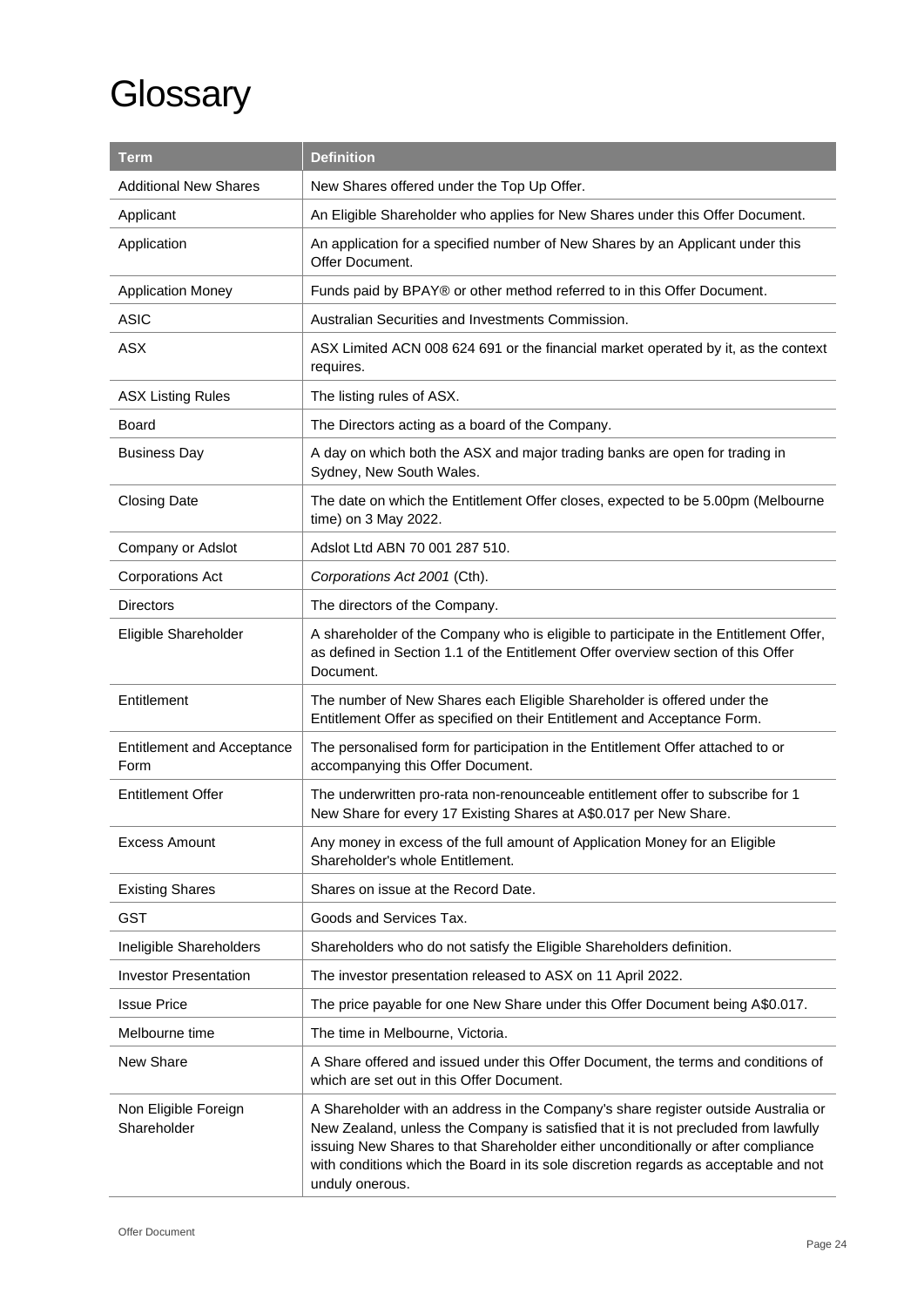| <b>Term</b>                   | <b>Definition</b>                                                                                                                                                                                    |
|-------------------------------|------------------------------------------------------------------------------------------------------------------------------------------------------------------------------------------------------|
| <b>Offer Document</b>         | This document which was given to ASX on 21 April 2022.                                                                                                                                               |
| <b>Offer Information Line</b> | 1300 855 080 (within Australia) or +61 3 9415 4000 (outside Australia)                                                                                                                               |
| <b>Offer Period</b>           | 21 April 2022 to 3 May April 2022 or any other date as may be determined by the<br>Company.                                                                                                          |
| <b>Opening Date</b>           | 21 April 2022.                                                                                                                                                                                       |
| Placement                     | The placement of Shares to sophisticated and institutional investors as announced<br>to the ASX on 11 April 2021 to raise approximately \$1.8 million, as described in the<br>Investor Presentation. |
| <b>Record Date</b>            | 7.00pm (Melbourne time) on 19 April 2022.                                                                                                                                                            |
| <b>Related Body Corporate</b> | Has the meaning given to that term in s50 of the Corporations Act.                                                                                                                                   |
| Share                         | A fully paid ordinary share in the capital of the Company.                                                                                                                                           |
| Shareholder                   | A holder of at least one Share as recorded on the Company's share register.                                                                                                                          |
| <b>Share Registry</b>         | Computershare Investor Services Pty Limited.                                                                                                                                                         |
| Shortfall                     | New Shares offered under the Entitlement Offer for which valid Applications have<br>not been received from Eligible Shareholders under their Entitlement on or before<br>the Closing Date.           |
| Subsidiary                    | Has the meaning given to that term in the Corporations Act.                                                                                                                                          |
| Timetable                     | The Entitlement Offer timetable.                                                                                                                                                                     |
| Top Up Offer                  | The offer described in section 1.3 of the Entitlement Offer section of this Offer<br>Document.                                                                                                       |
| Underwriter                   | Venturian.                                                                                                                                                                                           |
| <b>Underwriting Agreement</b> | As defined in section 7 of the Additional Information section of this Offer Document.                                                                                                                |
| U.S. Securities Act           | U.S. Securities Act of 1933, as amended.                                                                                                                                                             |
| Venturian                     | Venturian Pty Ltd ACN 109 613 274.                                                                                                                                                                   |